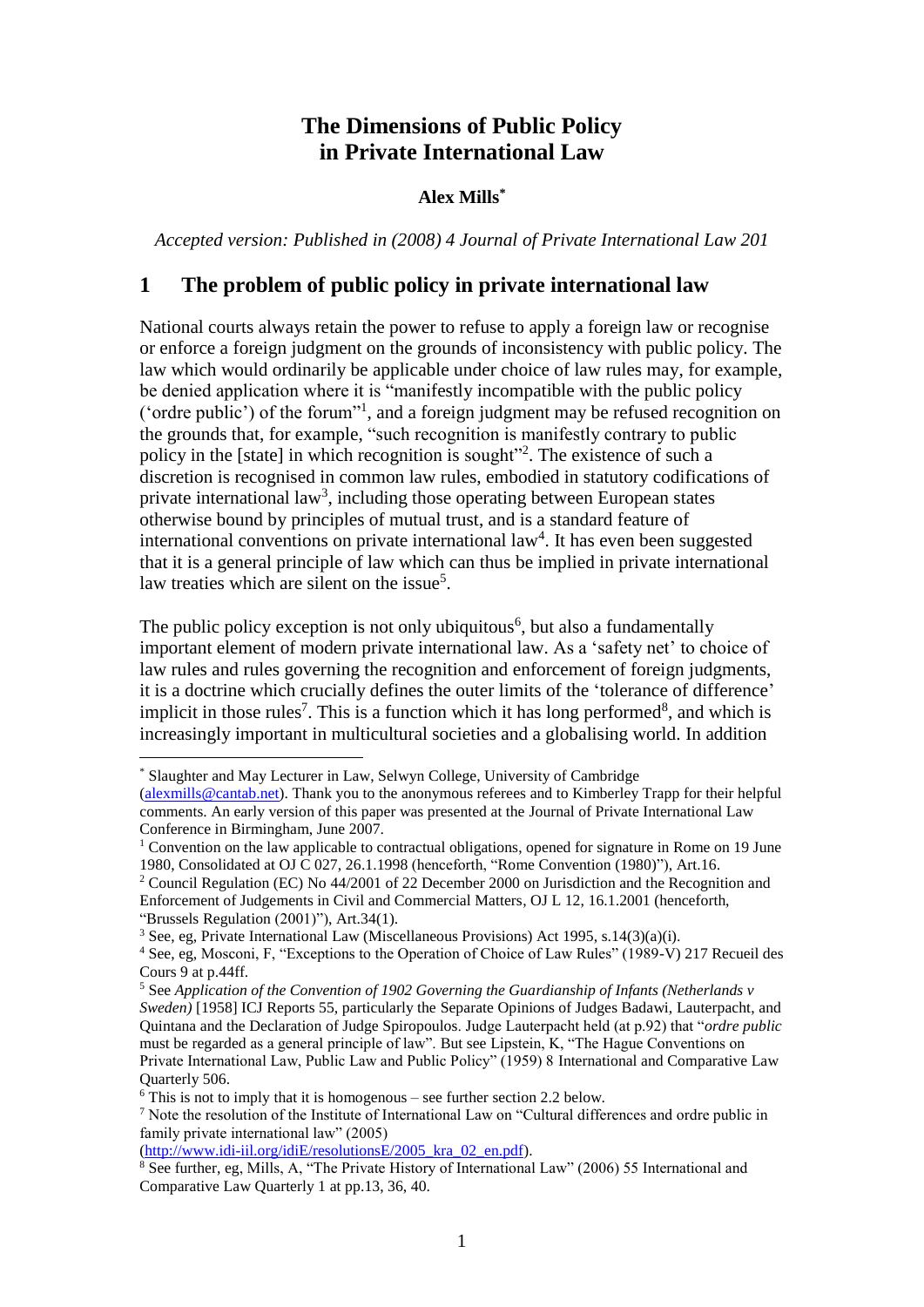to this traditional role, recent cases suggest an expansion in the use of public policy derived from sources external to the state, such as European and international law, a development which quietly suggests a revolutionary change in its character and effects.

However, public policy exceptions in private international law have also been frequently criticised for their uncertainty<sup>9</sup>. This is particularly true in the common law world, and the focus of analysis in this article will be on the position of public policy under English law<sup>10</sup>. The criticisms break down into two distinct but related concerns. First, the exercise of public policy is often characterised and maligned as involving a broad and unfettered discretion, giving excessive and unguided power to the judiciary. Second, critics point out that when the courts do decide to apply public policy it is not always easy to identify in advance what the content of public policy actually is or what the consequences of its application will be. The objections raised here are to the unpredictability of the rule, which, aside from raising concerns about rationality and legitimacy, risks undermining the concern of private international law, particularly in the common law world, with meeting party expectations.

The courts in practice acknowledge that there must be limits on the application of public policy in private international law, accepting the need for a cautious approach, avoiding "national exclusiveness and prejudice impatient of the application of foreign law"<sup>11</sup>. English courts have noted that "the court will be even slower to invoke public policy in the field of conflict of laws than when a purely municipal legal issue is involved"<sup>12</sup>, and have accepted the need for "commonsense, good manners, and a reasonable tolerance"<sup>13</sup>, "the greatest circumspection"<sup>14</sup>, and "judicial restraint"<sup>15</sup>, noting that "the law proceeds charily where grounds of public policy are invoked"<sup>16</sup>. They have not, however, provided guidelines on how to formulate the limits on the application of public policy in private international law, lamenting its "imprecision, even vagueness"<sup>17</sup> but accepting that the "public policy principle eludes more precise definition"<sup>18</sup>. This does not merely mean that the decisions of the courts are unpredictable, but also that it is very difficult to find satisfactory reasons to criticise any application of public policy.

<sup>12</sup> *Vervaeke v Smith* [1983] 1 AC 145 at 164.

<sup>9</sup> Possible exceptions may be admitted for principles deriving from public policy which have crystallised into distinct rules of private international law (such as the defences of fraud and natural justice which operate against the recognition or enforcement of a foreign judgment), or have been adopted in statute as mandatory rules of the forum, thus overriding the ordinary application of foreign law. These are not considered in this article.

 $10$  The relative underdevelopment of English rules of public policy is often attributed to the dominance of the *lex fori* in English law in matters dealing with family law or personal status, where many civil law systems would apply the law of common nationality of the parties, giving a greater role to public policy exceptions: but see Enonchong, N, "Public Policy in the Conflict of Laws: A Chinese Wall Around Little England?" (1996) 45 International and Comparative Law Quarterly 633 at p.637ff.

<sup>11</sup> *Application of the Convention of 1902 Governing the Guardianship of Infants (Netherlands v Sweden)* [1958] ICJ Reports 55 at 94 (Separate Opinion of Judge Lauterpacht).

<sup>&</sup>lt;sup>13</sup> *Cheni v Cheni* [1965] P 85 at 99; see also *KC & Anor v City of Westminster Social & Community Services Dept & Anor* [2008] EWCA Civ 198.

<sup>14</sup> *Kuwait Airways Corporation v Iraqi Airways Co & Anor* [2002] UKHL 19 at [18], per Lord Nichols.

<sup>15</sup> *Kuwait Airways Corporation v Iraqi Airways Co & Anor* [2002] UKHL 19 at [140], per Lord Hope.

<sup>16</sup> *Cheni v Cheni* [1965] P 85 at 97.

<sup>17</sup> *Kuwait Airways Corporation v Iraqi Airways Co & Anor* [2002] UKHL 19 at [18], per Lord Nichols.

<sup>18</sup> *Kuwait Airways Corporation v Iraqi Airways Co & Anor* [2002] UKHL 19 at [17], per Lord Nichols.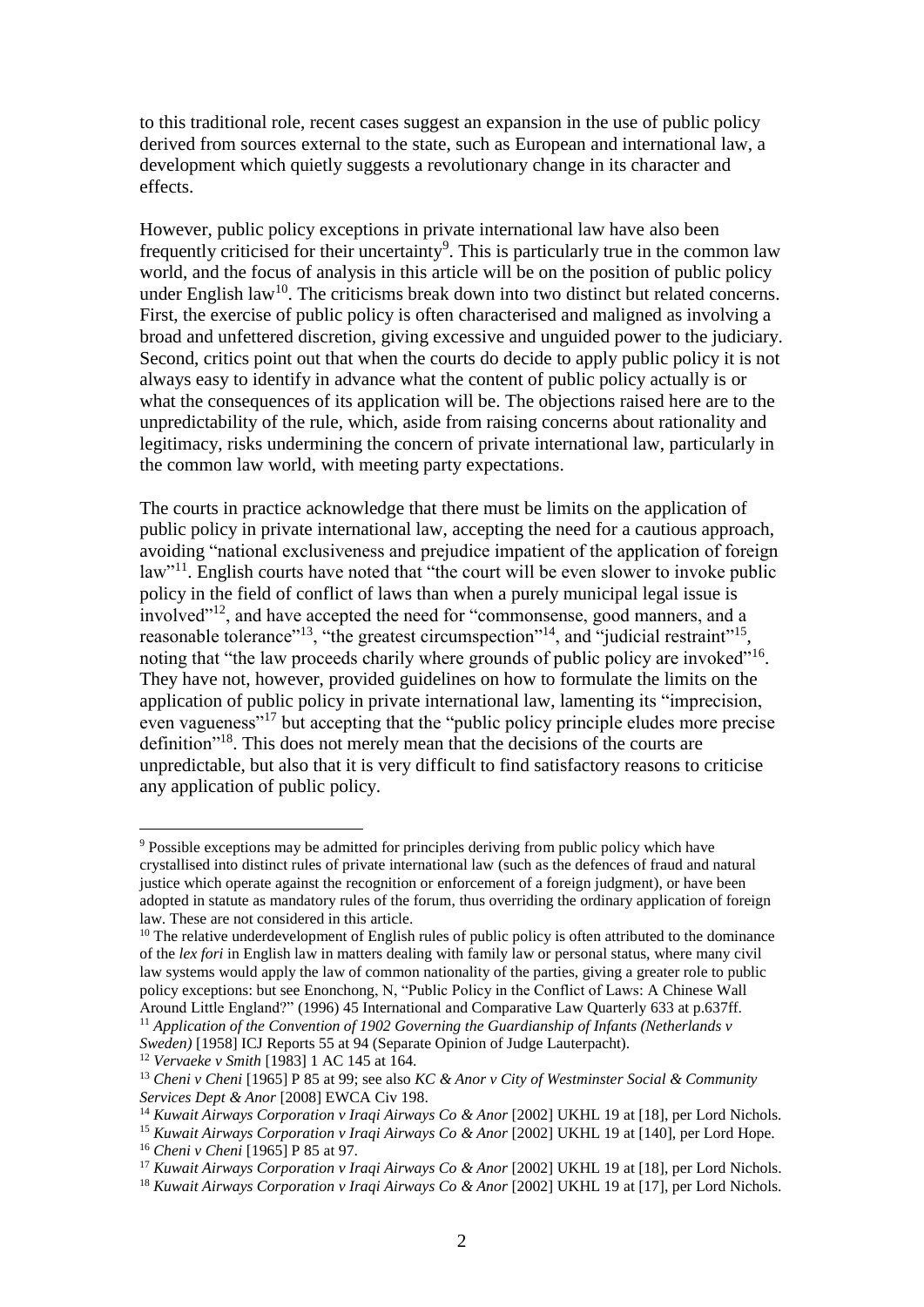These concerns with uncertainty may be collectively summarised in the famous aphorism that public policy "is a very unruly horse and when once you get astride it you never know where it will carry you"<sup>19</sup>. Lord Denning responded with his own characteristically lyrical assertion, that:

"With a good man in the saddle, the unruly horse can be kept in control. It can jump over obstacles. It can leap the fences put up by fictions and come down on the side of justice"<sup>20</sup>.

This article addresses the question of why and how public policy is or ought to be 'reined in'. It begins by addressing the theoretical question of why there should be limits on public policy, recognising the importance of constitutional concerns. Taking the view that the use of public policy must be restricted, it then develops three distinct principles or guidelines to explain and constrain the way in which public policy is, and ought to be, applied by the courts. These guidelines may be understood as constraints upon public policy operating in different 'dimensions'. Using these constraints as parameters, it is possible to produce a 'map' of the principled application of public policy in private international law. Analysis of English case law reveals that, despite the lack of guidelines articulated by the courts, in practice the application of public policy largely corresponds to this principled map. The analysis in this article thus does not propose radical changes in the application of public policy in private international law, but rather attempts to explicate the unarticulated principles behind the practice of the courts. In doing so, it suggests ways in which the explanation and justification for the application of public policy might be improved, in the hope of influencing judicial practice and allaying the criticisms of uncertainty attached to this important doctrine.

## **2 Why should there be limits on public policy in private international law?**

A preliminary question is to ask whether, and if so why, there should be limits on public policy in private international law at all, or whether it might properly be viewed as 'discretionary' in character. On this question it is necessary first and foremost to avoid confusion between two types of discretion – discretion for the state and discretion for the judge<sup>21</sup>.

<sup>19</sup> *Richardson v Mellish* [1824] 2 Bing 229 at 252.

<sup>&</sup>lt;sup>20</sup> Enderby Town Football Club Ltd v The Football Association Ltd [1971] 1 All ER 215 at 219. <sup>21</sup> An issue famously considered by Cardozo J in *Loucks v Standard Oil Co of New York* (1918) 224 NY 99 at 110:

<sup>&</sup>quot;The sovereign in its discretion may refuse its aid to the foreign right … . From this it has been an easy step to the conclusion that a like freedom of choice has been confided to the courts. But that, of course, is a false view. The courts are not free to refuse to enforce a foreign right at the pleasure of the judges, to suit the individual notion of expediency or fairness. They do not close their doors unless help would violate some fundamental principle of justice, some prevalent conception of good morals, some deep-rooted tradition of the common weal."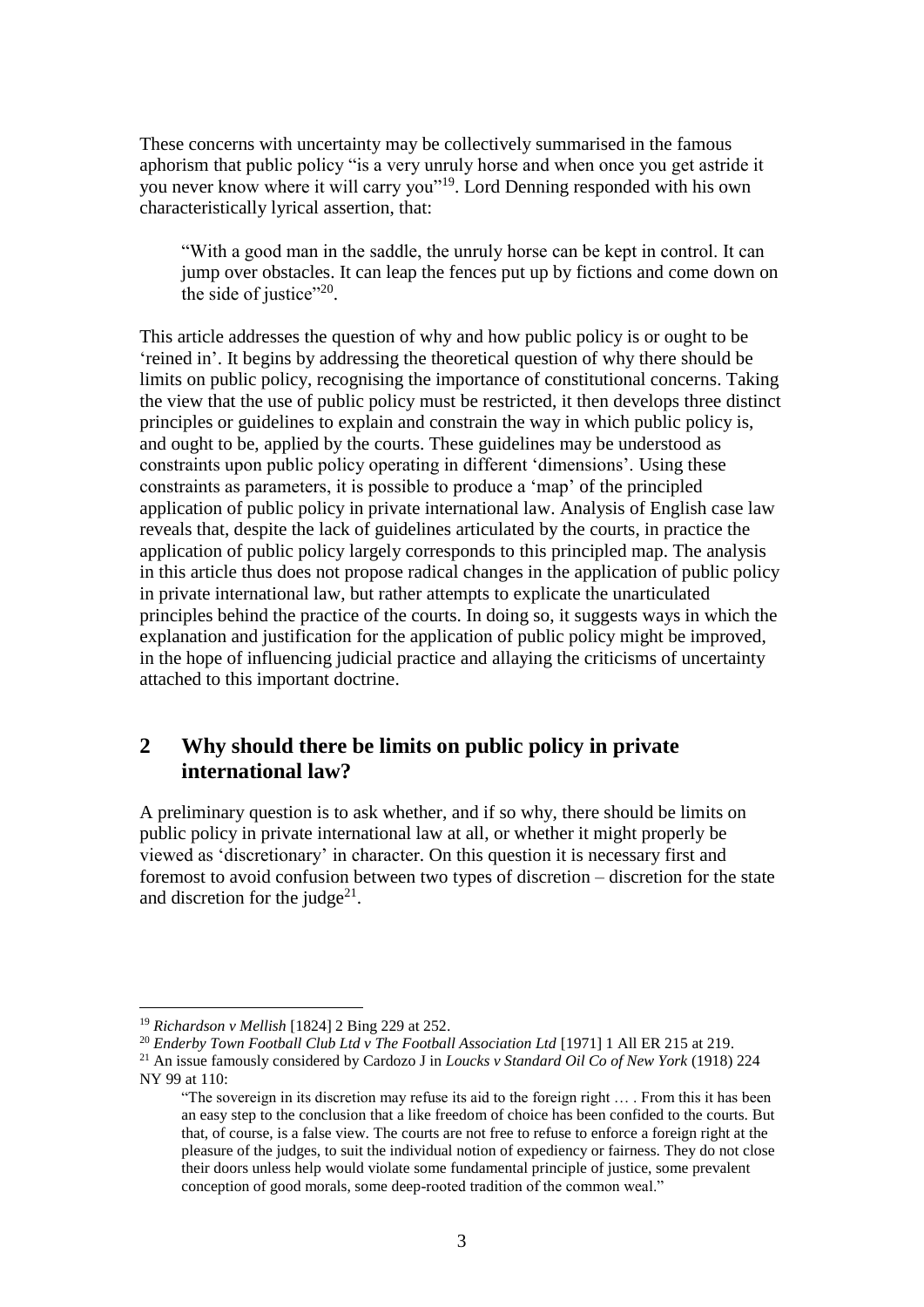### **2.1 Distinguishing state and judicial discretion**

It is generally considered that private international law rules are discretionary for each state, that (in the absence of a binding treaty) public international law imposes no significant restrictions on private international law<sup>22</sup>. Such a perspective, connected to the 'local law' theory of private international law<sup>23</sup>, proceeds from the observation that "private international law is really a branch of municipal law"<sup>24</sup>. From this perspective, choice of law rules and rules governing the recognition and enforcement of foreign judgments are discretionary for the local legal system – optional, serving domestic policy objectives, and subject only to internal political constraints<sup>25</sup>.

Even if private international law possesses a discretionary character at the international level, this is, however, a strictly separate question from whether rules of private international law themselves permit judicial discretion. A state could adopt rules of private international law which limit judicial discretion in support of a variety of domestic policies, including national conceptions of justice and fairness, and perhaps most obviously the desire to give private parties a more certain and predictable legal order<sup>26</sup>.

Where such rules are adopted, for whatever reason, the presence of an apparently discretionary public policy exception must not be confused with the adoption of a discretionary rule. The risk here, by no means unique to this context or even to private international law, is that the exception could swallow the rule. To use the words of one United States court:

"Since every law is an expression of the public policy of the state, some higher threshold is needed to prevent the forum's law from being applied in every case. A strict construction of the public policy exception [is] necessary to prevent the whole field of conflicts of law from collapsing in on itself"<sup>27</sup>.

An excessive application of a public policy discretion could risk undermining the very existence of rules of private international law. If the rules requiring application of a foreign law or the recognition and enforcement of foreign judgements were too

 $^{22}$  But note the suggestion that "a Judge should, of course, be very slow to refuse to give effect to the legislation of a foreign state in any sphere in which, according to the accepted principles of international law, the foreign state has jurisdiction": *Empresa Exportadora de Azucar v Industria Azucarera Nacional SA (The Playa Larga and The Marble Islands)* [1983] 2 Lloyd's Rep 171 at 190. The relationship between public and private international law is explored in more detail in a forthcoming book by the author, to be published by Cambridge University Press, entitled "The Confluence of Public and Private International Law".

<sup>&</sup>lt;sup>23</sup> See, eg, Cook, WW, "The logical and legal bases of the conflict of laws" (1924) 33 Yale Law Journal 457.

<sup>24</sup> *Dynamit v Rio Tinto* [1918] AC 260 at 302.

 $^{25}$  A position close to this is adopted by Briggs, A, "Foreign Judgments and Human Rights" (2005) 121 Law Quarterly Review 185, who argues in the context of the recognition and enforcement of foreign judgments that the act of recognition is an internal act with only domestic effects.

 $26$  Equally, even if international law imposed limits on private international law, it might (depending on the nature of those limits) be possible to have a purely discretionary system of rules of private international law, and, through wise judicial fiat, be perfectly compliant.

<sup>27</sup> *Tucker v RA Hanson Co* (1992) 956 F 2d 215 at 218.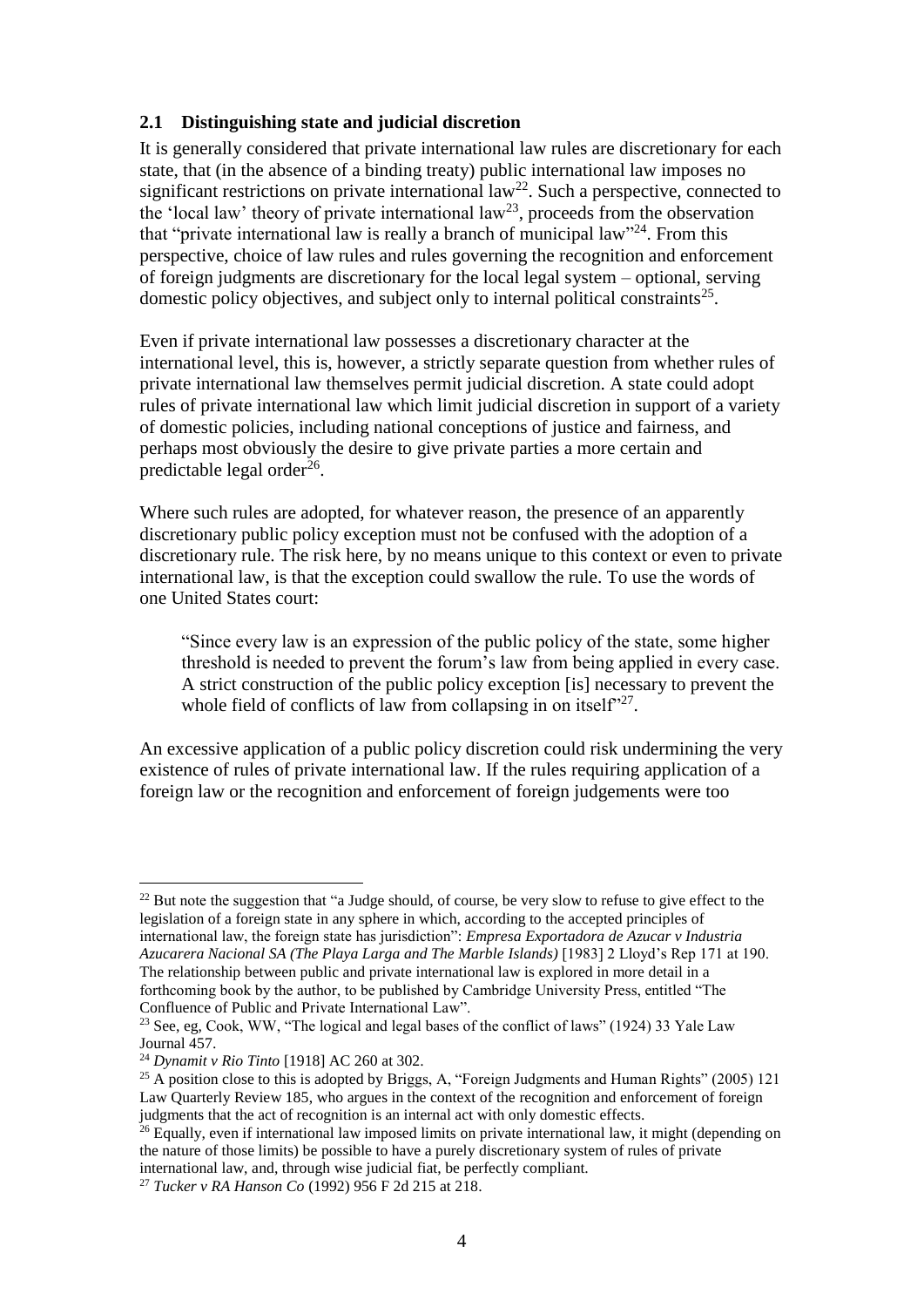frequently set aside, this would no doubt lead to the accusation that public policy, and not private international law, dictated the applicable  $law^{28}$ .

#### **2.2 Constitutional issues**

It might, however, be argued that public policy is a mechanism to ensure 'justice' between the parties – a mechanism which must be essentially unrestrained if it is to allow a judge to achieve that objective<sup>29</sup>. Although of course judges are invited to apply the *public* policy of the state, not their own policies, this approach risks empowering judges who are not servants to higher legal principles, but autocrats of their courtrooms, applying a public policy which is a product of "the idiosyncratic inferences of a few judicial minds"30.

It has long been pointed out that excesses of judicial discretion may be inconsistent with the English constitutional conception of the rule of  $law<sup>31</sup>$ . The constitutional dimension to this analysis is clearest where choice of law rules or rules governing the recognition and enforcement of foreign judgments are expressed in a statute. In this situation, the English parliament has set a policy of recognising or enforcing foreign laws or judgments. The courts must have limits on their application of public policy if these are not to undermine the rules which parliament has established. This is particularly the case given that parliament may itself override rules of private international law through statutory mandatory rules, and the judicial application of public policy only arises where it has not done  $\delta^{32}$ . It must be acknowledged that the scope of the exception may vary between different rules and in different contexts – for example, public policy may mean different things as part of the rules on the recognition and enforcement of foreign judgements when operating as part of the common law or between Member States of the European Union as part of the Brussels Regulation<sup>33</sup>. While it may be difficult to determine exactly how broad public policy is intended to be, it must nevertheless be presumed in each context that parliament cannot have intended to establish an exception whose effect is to undermine entirely the application of the rule. These concerns equally apply where the rules are sourced from European regulations which have direct domestic effect.

Even where choice of law or judgment recognition rules are purely common law, developed by English courts themselves, there is a constitutional imperative for giving effect to them. To apply a public policy discretion in an excessive way would be to undermine the binding authority of the earlier decisions which developed the rule in

<sup>&</sup>lt;sup>28</sup> Some critics of traditional approaches to private international law in the United States in the early twentieth century did suggest that 'escape devices' like public policy were more significant than ostensibly fixed rules: see, eg, Lorentzen, EG, "Territoriality, Public Policy and the Conflict of Laws" (1924) 33 Yale Law Journal 736 at p.746ff.

 $^{29}$  There is some support for such a perspective in United States approaches. Its influence in English case law is critically discussed in Collins, L (ed), "Dicey, Morris and Collins on the Conflict of Laws" (14th edn, 2006) at p.98; see also Nygh, PE, "Foreign Status, Public Policy and Discretion" (1964) 13 International and Comparative Law Quarterly 39 at p.48ff.

<sup>30</sup> *Fender v St John-Mildmay* (1938) AC 1 at 12 (discussing domestic public policy).

 $31$  See, eg, Dicey, AV, "Introduction to the Study of the Law of the Constitution" ( $8<sup>th</sup>$  edn, 1915). Nygh argued that "The courts might just as well abandon any attempt to formulate and apply defined rules of law, if these can be overridden by an undefinable discretion": Nygh, PE, "Foreign Status, Public Policy and Discretion" (1964) 13 International and Comparative Law Quarterly 39 at p.51.

<sup>&</sup>lt;sup>32</sup> Nutting, CB, "Suggested Limitations on the Public Policy Doctrine" (1935) 19 Minnesota Law Review 196.

<sup>33</sup> See further section 3.3 below.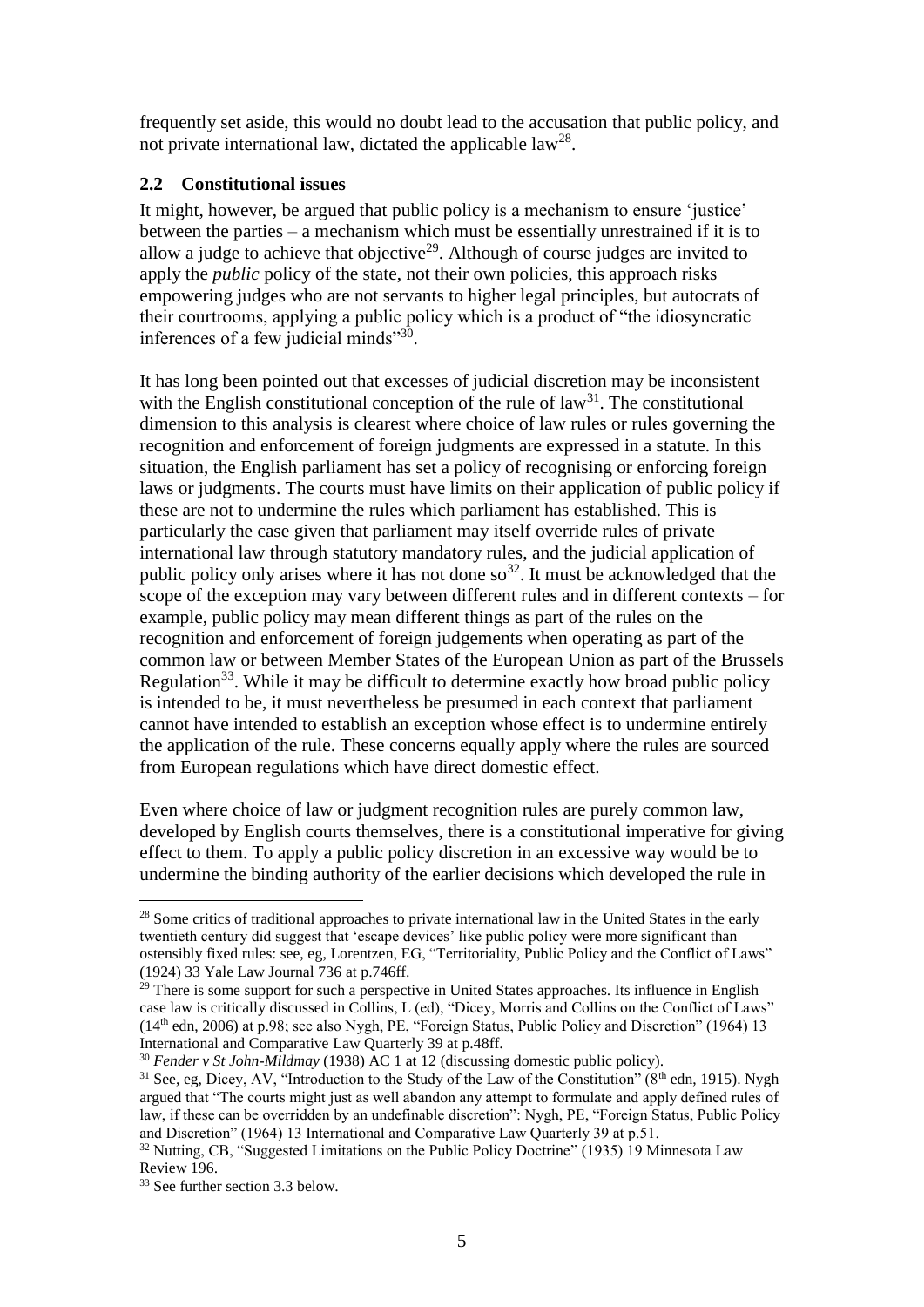question. It would effectively permit the court to evade the doctrine of precedent, relying on an expansive view of the exceptions to the prior established rule to undermine the binding effect of the rule itself $^{34}$ .

In essence, this approach notes that choice of law rules and rules governing the recognition and enforcement of judgments are themselves public policies. Rules of private international law which dictate the application of foreign law or the recognition or enforcement of a foreign judgment give effect to policy decisions. Whatever public policy is being invoked through a discretionary exception must be weighed against the public policy inherent in the rule, and the constitutional authority behind the adoption of that policy by parliament or by the courts themselves<sup>35</sup>. Courts cannot be entirely free to give effect to discretionary public policy without undermining other public policies and values.

# **3 What limits should apply to public policy in private international law?**

The starting point for developing principled limits for the application of public policy in private international law is an understanding of the exact function and effect of public policy in this context. Public policy may be seen as a type of exceptional choice of law rule – a recognition which suggests a number of constraints which should operate to limit its application.

## **3.1 Public policy as a choice of law rule**

1

The ordinary application of a choice of law rule is to select a governing law for a private dispute. If a dispute is brought before an English court, and English law is designated by the applicable English choice of law rules, then (with the possible exception of the rules concerning contracts whose performance is or becomes unlawful according to the place of performance<sup>36</sup>) no issue of public policy arises<sup>37</sup>.

 $34$  Public policy itself is frequently viewed as not subject to the doctrine of precedent, because of its need to dynamically reflect changes in social values.

<sup>&</sup>lt;sup>35</sup> The idea that public policy ought to defer to the principles underlying private international law also supports the (somewhat controversial) proposition that public policy may not be available in defence of the enforcement of a foreign judgment if it could have been raised before the foreign court but was not: see, eg, *Israel Discount Bank of New York v Hadjipateras* [1983] 3 All ER 129.

<sup>36</sup> See, eg, *Foster v Driscoll* [1929] 1 KB 470; *Regazzoni v KC Sethia Ltd* [1958] AC 301. These may be explained as a special application of English public policy in support of a foreign law – an English policy that parties should not be held bound by a contract whose performance is or becomes unlawful according to the place of performance. Alternatively, they may be explained as rules of substantive English law, whereby it is an implied term of a contract governed by English law that its performance must remain lawful according to the law of the place of performance. The case law does not clearly distinguish between these justifications, but the distinction is important – but if the latter is correct, the principle should only apply to a contract governed by English law; if the former is correct, it would apply to prevent enforcement of a contract governed by one foreign law whose performance was unlawful according to another foreign law, the law of its place of performance. Note similarly *Re Emery's Investment Trusts* [1959] 1 All ER 577, where equity refused to come to the aid of a participant in a scheme to evade foreign tax laws.

 $37$  Note, in this context, the rejection by the UK of Art.7(1) of the Rome Convention (1980), which would permit English courts to apply foreign public policy; see Dickinson, A, "Third-Country Mandatory Rules in the Law Applicable to Contractural Obligations: So Long, Farewell, Auf Wiedersehen, Adieu?" (2007) 3 Journal of Private International Law 53; Chong, A, "The Public Policy and Mandatory Rules of Third Countries in International Contracts" (2006) 2 Journal of Private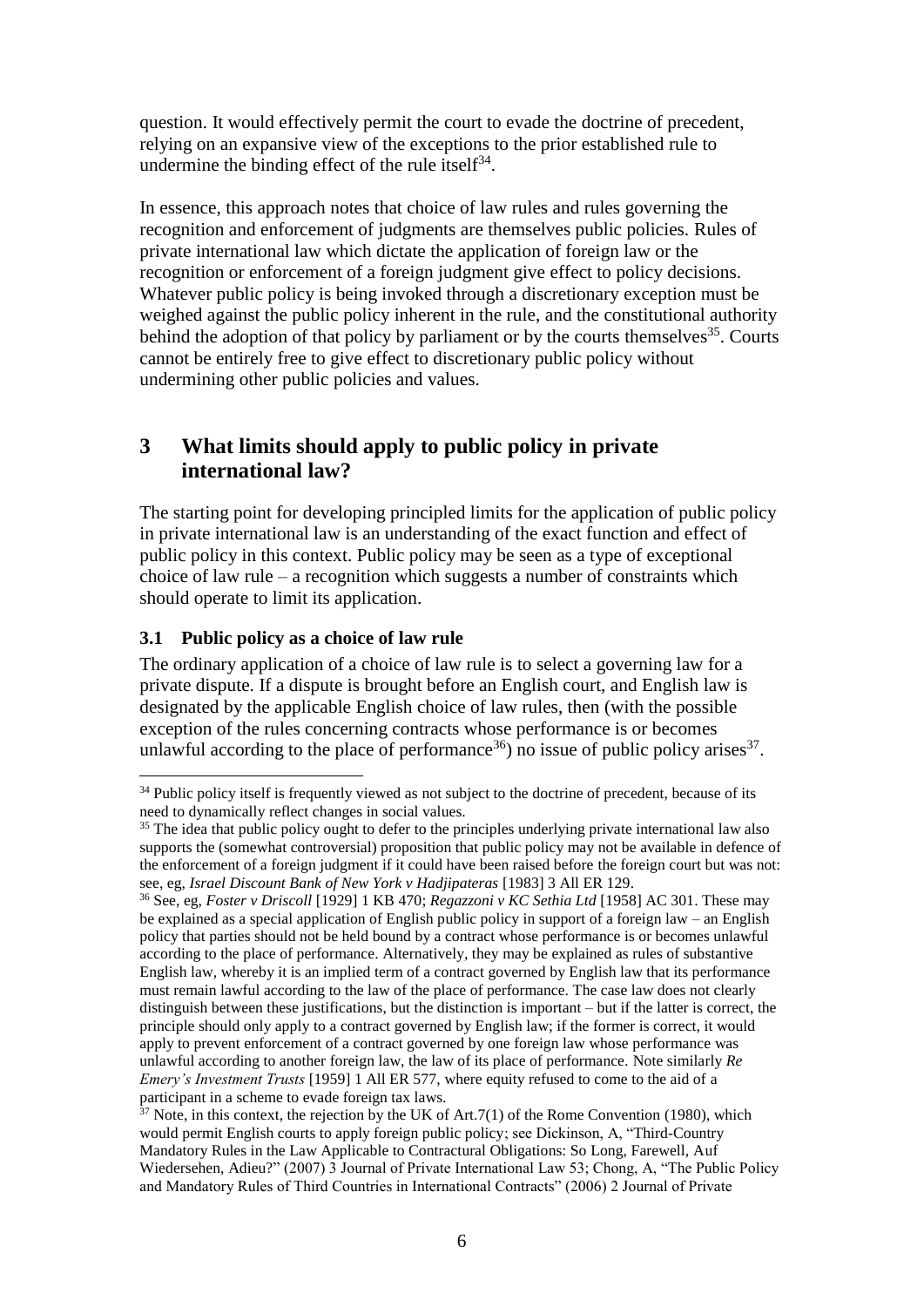English law must be assumed to be compatible with English public policy. If foreign law is chosen, the effect of public policy is to apply a local norm in priority over that foreign law<sup>38</sup>. The application of English public policy as a basis for refusing to apply a foreign law thus constitutes a rejection of the ordinary application of the choice of law rule, the selection of foreign law, in favour of English norms. The application of public policy is essentially an implicit and overriding choice of English law.

The fact that the foreign law is disapplied on the grounds of an English policy is a distinct point from the debate as to what the appropriate consequences of an application of public policy should be. Having excluded the application of a particular rule of foreign law, it is unclear whether the lacuna should be filled with the residual applicable law or the law of the forum<sup>39</sup> – a point which distinguishes the (negative) conception of public policy examined in this article from the (positive) conception of public policy expressed through mandatory rules. The answer to this problem must depend on whether such a residual applicable law, compatible with local public policy, can be identified and applied to the dispute. Where this is the case, it ought to be applied to give effect to the policies underlying choice of law rules<sup>40</sup>. Where it is not possible to apply the remainder of the applicable law, the law of the forum is generally considered the most appropriate alternative<sup>41</sup>, although this will be discussed further below<sup>42</sup>. In either case, whatever positive law is introduced in place of the offensive foreign law, the negative exclusionary effect of the application of English public policy remains an application of local norms.

In the context of the recognition and enforcement of foreign judgments, a similar analysis applies. If the foreign court has applied English substantive law, then no issue of public policy will ordinarily arise, except potentially in respect of foreign procedural law, again on the basis that English law must be assumed to be compatible with English public policy. A very serious failure to apply English law correctly might, at least theoretically, give rise to a claim that the foreign proceedings breached standards of natural justice, but even a decision based on an incorrect application of

<sup>42</sup> See section 3.2 below.

International Law 27. The recently adopted Regulation of the European Parliament and of the Council on the law applicable to contractual obligations (Rome I) (6 June 2008, 2005/0261 (COD)) contains (in Art.9(3)) a much more heavily qualified provision, which is broadly consistent with the English approach to foreign illegality noted above.

 $38$  Aside from the cases on foreign illegality noted above, English courts have rejected arguments that public policy can be used to justify the application of foreign law: see, eg, *Peer International v Thermidor Publishers* [2003] EWCA Civ 1156; *Bank voor Handel v Slatford* [1951] 2 All ER 779. <sup>39</sup> See, eg, Blom, J, "Public Policy in Private International Law and Its Evolution in Time" (2003) 50 Netherlands International Law Review 373, pp.375-6; Lagarde, P, "Public Policy", Chapter 11, in Lipstein, K (ed), *International Encyclopedia of Comparative Law, Vol III: Private International Law* (1994) at [59ff]; Mosconi, F, "Exceptions to the Operation of Choice of Law Rules" (1989-V) 217 Recueil des Cours 9 at p.109ff.

<sup>&</sup>lt;sup>40</sup> Thus, the House of Lords used public policy only to "disregard a provision in the foreign law" in *Kuwait Airways Corporation v Iraqi Airways Co & Anor* [2002] UKHL 19 at [18], per Lord Nichols, going on to apply, eg, residual provisions of the Iraqi Civil Code (at [45]-[46].)

 $41$  The application of English law is sometimes said to follow from the (dubious) presumption that foreign law, if unproven, is the same as English law: see, eg, Briggs, A, "Public Policy in the Conflict of Laws: a Sword and a Shield?" (2002) 6 Singapore Yearbook of International Law 953 at p.971. This presumption may itself be the subject of criticism on grounds similar to those explored in this paper – that it provides for the unprincipled application of forum law (eg, without consideration of proximity – see section 3.2 below). See further Fentiman, R, "Foreign Law in English Courts" (1998); *Shaker v Al-Bedrawi* [2002] EWCA Civ 1452.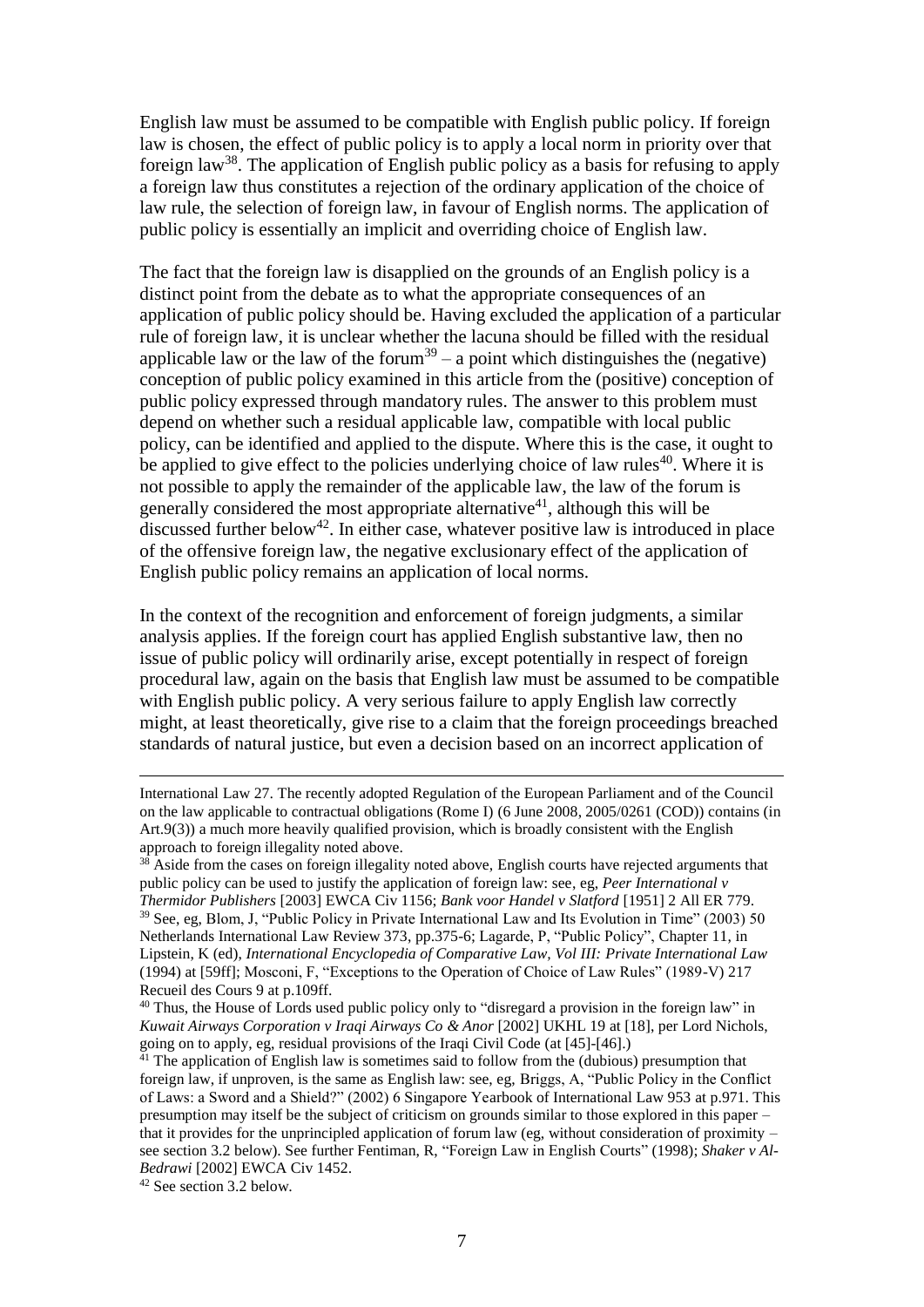English law will not be contrary to English public policy<sup>43</sup>. Where, however, a foreign court applies a foreign law (including but not necessarily its own), whether as part of substantive or procedural rules, there is a possibility that the content of the law, or the outcome of its application, could be contrary to English norms. A refusal to recognise or enforce a foreign judgment on the grounds of its incompatibility with English public policy is a refusal to give effect to foreign law – an exception to the usual deference given by the English court to a prior foreign determination of a dispute or issue between the parties. It is, again, an implicit and overriding prioritisation of English norms.

The application of public policy is not just an exceptional choice of law rule because it chooses local law in circumstances which are an exception to the usual choice of law process. It is exceptional also because it is a choice of law rule which is attentive to the substantive content of the applicable law. In the context of choice of law rules, it is the only basis on which an English court will examine the content of foreign law before making the determination of what law to apply<sup>44</sup>. This is true regardless of the position which is taken on the contentious issue of whether public policy is addressed purely to the foreign law, or to its application in the specific case at hand<sup>45</sup>. Both possibilities probably should be accepted – public policy is ordinarily attentive to the specific context of each case, but if a law is (exceptionally) "so grave an infringement of human rights that the courts of this country ought to refuse to recognise it as a law at all<sup> $1,46$ </sup>, then it is difficult to see that it should ever be applied<sup>47</sup>. In either case, it is necessary to examine the substantive content of the foreign law to make the determination. In the context of the recognition and enforcement of foreign judgments, public policy is, again, the only ground on which an English court may examine the substance of the foreign decision.

Viewing public policy in this way, as an exceptional choice of law rule, has two evident consequences. The first is that this exceptional character provides in itself a justification for limiting the application of public policy – it embodies an approach (examining the substance of foreign law) which is, in general, viewed as contrary to English principles of private international law. The second consequence is that, despite this exceptional character, recognising that public policy is a type of choice of law rule suggests that it should be subject to the restraints ordinarily applicable to choice of law rules – the limits of its operation should be governed by the same policies or principles which underpin and constrain choice of law rules themselves.

This analysis is consistent with and draws on the constitutional arguments examined above for limits on public policy in private international law. The application of public policy should be balanced against the public policy of private international law

<sup>43</sup> *Godard v Gray* (1870) LR 6 QB 139.

<sup>&</sup>lt;sup>44</sup> The possibility of looking at the content of the competing laws is a distinguishing features of a number of approaches to choice of law in the United States, where this examination may be conducted as part of the analysis of competing government interests or directly in determining the 'better law': see, eg, Symeonides, SC, "American Conflicts Law at the Dawn of the 21st Century" (2000) 37 Willamette Law Review 1; Leflar, RA, "Choice-Influencing Considerations in Conflicts Law" (1966) 41 New York University Law Review 267.

<sup>45</sup> See, eg, Lagarde, P, "Public Policy", Chapter 11, in Lipstein, K (ed), *International Encyclopedia of Comparative Law, Vol III: Private International Law* (1994) at [24ff].

<sup>46</sup> *Oppenheimer v Cattermole* [1976] AC 249 at 278.

<sup>&</sup>lt;sup>47</sup> See further discussion in section 6 below.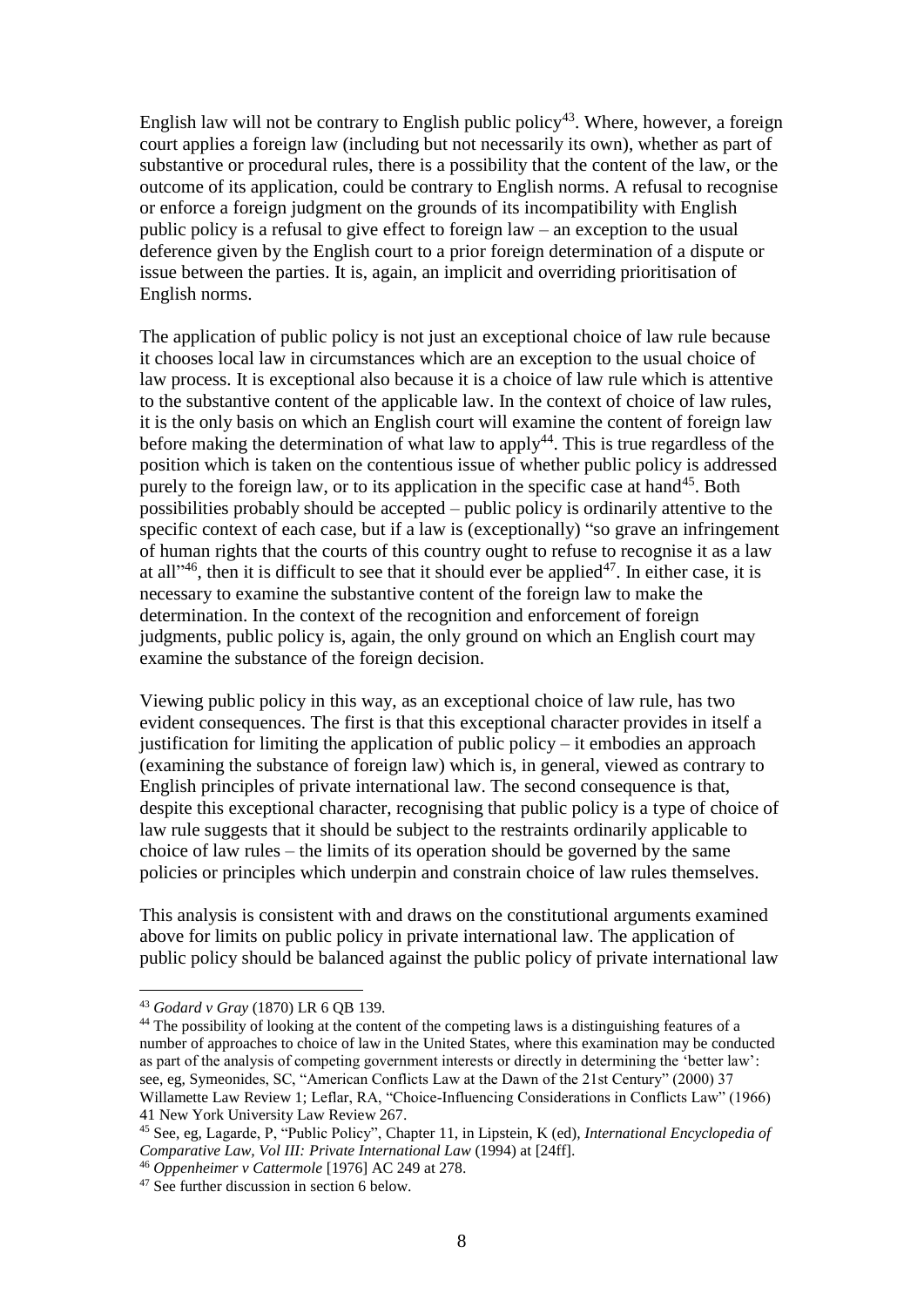itself – the public policy embodied in choice of law rules and rules governing the recognition and enforcement of foreign judgments. This concern is met by the recognition that public policy is effectively an exceptional choice of law rule, whose operation must be constrained by the ordering principles which operate behind other choice of law rules. The next stage in the analysis of public policy must then be to identify these principles.

### **3.2 Proximity**

Choice of law rules embody a policy determination of which legal system is most 'interested' in a dispute or has the greatest 'proximity' to the dispute, and should therefore have regulatory authority over it. The diversity of choice of law rules around the world reflects the variety of possible interpretations of what constitutes an 'interest' and how different interests are to be balanced against each other.

Some choice of law rules are open textured and allow the courts to make their own determination of proximity, taking into consideration a wide variety of factors. This is frequently the case, for example, in the context of the law applicable to a contract in the absence of choice by the parties<sup>48</sup>. In some United States approaches to choice of law, the courts are invited to conduct a comparative interest analysis, based on an examination of both the objective factors connecting the dispute or the disputants with a particular place, together with competing state policies and statutes $49$ . Other choice of law rules determine the greatest interest directly through a fixed rule – for example, the *lex situs* rule in the context of choice of law in property<sup>50</sup>. In the context of choice of law in contract, the selection of a governing law by the parties is (under both common law<sup>51</sup> and the Rome Convention<sup>52</sup>) given overriding effect as a determination of interest, respecting the party autonomy underlying contract law itself. In an effort to balance the advantages of each approach, and the demands of both predictability and flexibility, many choice of law rules combine fixed rules with open textured rules. This is the case, for example, in the choice of law rule for contracts under the Rome Convention (involving, in the absence of party choice, presumptions subject to a flexible exception<sup>53</sup>) and for torts under the Private International Law (Miscellaneous Provisions) Act 1995 and Rome II Regulation (2007) (each of which combines a *lex loci delicti* rule with a flexible exception)<sup>54</sup>.

The key point is that, regardless of whether a fixed or open textured choice of law rule is adopted, there are a wide variety of interests under consideration in a dispute over the applicable law. This is not to endorse interest analysis as a choice of law rule, but to suggest that any choice of law rule itself implicitly *constitutes* a form of interest analysis. The mere fact that a fixed rule may determine that a foreign legal system has the greatest proximity to the dispute, or has the greatest interest in it, does not exclude

<sup>48</sup> See, eg, *Amin Rasheed Shipping Corp v Kuwait Insurance Co* [1984] 1 AC 50.

<sup>&</sup>lt;sup>49</sup> See, eg, Restatement (Second) of the Conflict of Laws, American Law Institute (1969) s.6. This approach arguably subsumes elements of a public policy analysis within the choice of law rule, reducing the importance of public policy in the modern private international law of the United States. <sup>50</sup> See, eg, *Winkworth v Christie, Manson & Woods* [1980] Ch 496.

<sup>51</sup> See, eg, *Vita Food Products Inc v Unus Shipping Co Ltd* [1939] AC 277.

<sup>52</sup> Rome Convention (1980), Art.3.

<sup>53</sup> Rome Convention (1980), Art.4.

<sup>54</sup> Private International Law (Miscellaneous Provisions) Act 1995, ss.11-12; Regulation (EC) No 864/2007 of the European Parliament and of the Council of 11 July 2007 on the law applicable to noncontractual obligations ("Rome II"), Art.4.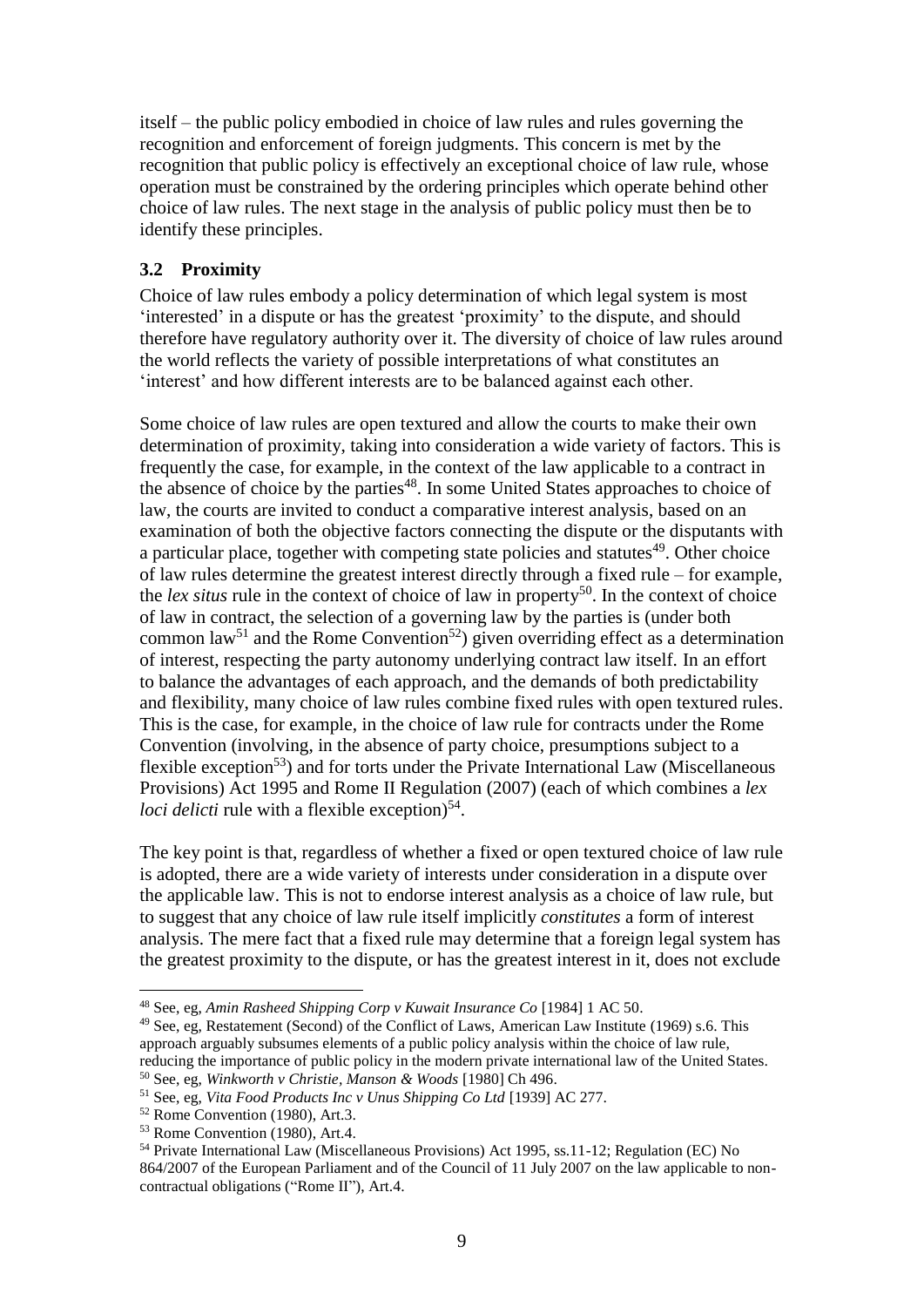the possibility that the law of the forum may also have an interest. The fact that the balance of interests in an open textured rule may tip in favour of the application of a foreign law does not exclude the existence of other interests pointing towards the law of the forum. Behind the mechanics of specific choice of law rules, the underlying question is one of determining which legal system is most interested in the context of a variety of competing factors – it is a question of degree. This means that even if choice of law rules dictate that foreign law is to be applied to a dispute, there can still be a substantial domestic interest in the dispute. Despite a decision by an English court that foreign law is applicable, a number of factors may still connect the dispute to England. These factors may sometimes be identified in the choice of law rule itself, either as part of an open textured rule<sup>55</sup> or as 'subsidiary' choice of law rules<sup>56</sup>; in other cases this may require the court to conduct its own evaluation of the connecting factors, perhaps more akin to a US style interest analysis approach. In each case, the strength of those factors can be examined to determine how interested English law is in the dispute, the degree of proximity of the dispute to the forum.

Determining the proximity of the dispute is important, because the invocation of local public policy, itself an application of local law, needs to be justified based on the same criteria which would be used to justify the application of local law to the entirety of the dispute. There must be some sort of connection such that the application of the local policy is appropriate, because the forum state is sufficiently interested in the dispute that it should have (at least partial) regulatory authority over it<sup>57</sup>. Like any other application of local law, the use of public policy should depend on an examination of the connecting factors operating between the dispute and the forum state<sup>58</sup>. The weaker this interest is, the more that public policy should be restricted. The stronger this interest is, the greater the degree of proximity, the greater the justification for the application of public policy.

It is of course not only the forum which may have an interest in a dispute otherwise governed by foreign law. This incidentally seems to suggest the most principled answer to the problem identified above as to what law to fall back on after an application of public policy<sup>59</sup>. If possible, the court should apply the remainder of the

<sup>&</sup>lt;sup>55</sup> In choice of law in tort, eg, the factors identified in section 12 of the Private International Law (Miscellaneous Provisions) Act 1995.

<sup>&</sup>lt;sup>56</sup> For example, if the parties have chosen a law to govern their contract, the rules which would determine the applicable law in the absence of such a choice – Article 4 of the Rome Convention – might aid determination of the proximity of the dispute with England.

<sup>&</sup>lt;sup>57</sup> Thus, "the strength of a public policy argument must in each case be directly proportional to the intensity of the link which connects the facts of the case with this country" – Kahn-Freund, O, "Reflections on Public Policy in the English Conflict of Laws" (1954) 39 Transactions of the Grotius Society 39 at p.58; see also Kahn-Freund, O, "General Problems of Private International Law" (1974-III) 143 Recueil des Cours 139 at pp.428-9.

<sup>58</sup> In *Application of the Convention of 1902 Governing the Guardianship of Infants (Netherlands v Sweden)* [1958] ICJ Reports 55, Judge Lauterpacht expressed the view that international law defines limits on the permissible applicability of public policy, perhaps the need for a "close territorial connection" (at pp.97-8). Judge Quintana expressed the view (at p.108) that "before the *ordre public* of a country may be validly invoked against an international convention there must exist a substantive connection between the person concerned and the territory". While an international convention could clearly imply *additional* limits on the exercise of public policy (perhaps increasing the necessary degree of connection), there is no reason why a substantive connection would not also be required outside of this context.

<sup>59</sup> See section 3.1 above; Lagarde, P, "Public Policy", Chapter 11, in Lipstein, K (ed), *International Encyclopedia of Comparative Law, Vol III: Private International Law* (1994) at [63].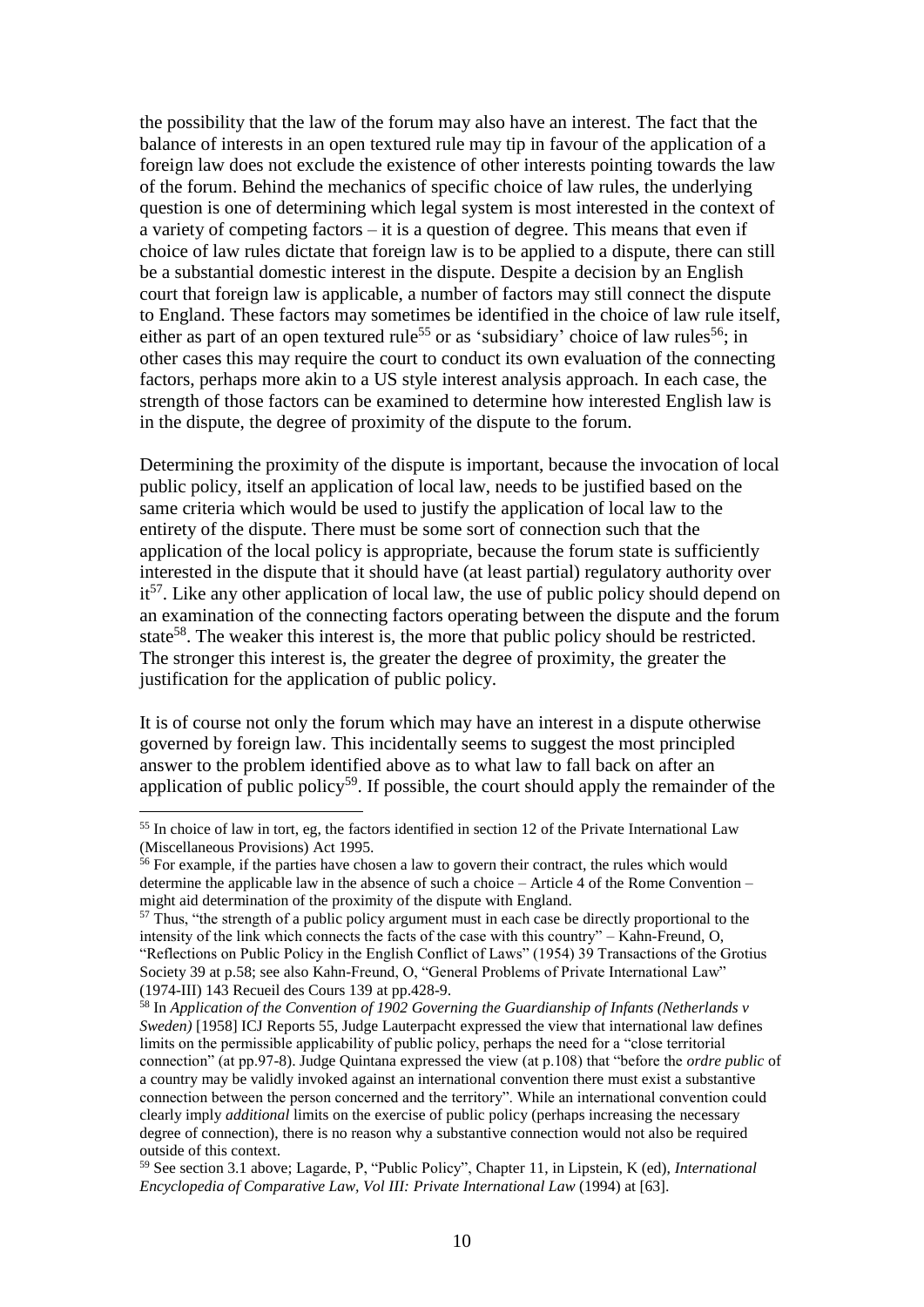applicable law, without the part which is offensive to public policy. If this is not possible, the usual approach is to turn to English substantive law. But a better approach would be to consider which state has the next greatest interest in governing the dispute. This may be the forum, which will undoubtedly have some interest giving rise to its jurisdiction over the dispute and the application of its public policy $^{60}$ . It may equally, however, be another foreign state, whose law should therefore fill the lacuna created by the exclusionary application of public policy. This would not constitute an application of foreign public policy or foreign mandatory rules<sup>61</sup>, but an application of foreign substantive law as the result of a 'subsidiary' choice of law rule. Similarly to the analysis above, in some cases such a rule may be derived from the choice of law rule<sup>62</sup>; in other cases it may require a more *ad hoc* determination of the interests of affected states.

#### **3.3 Relativity**

An English court will ordinarily apply foreign law or recognise and enforce a foreign judgment even if the result is different from that which would be reached under English law, and probably even if the cause of action is unknown to English law<sup>63</sup>. A refusal to do so on the grounds of public policy is effectively a statement that the differing outcome of the dispute, or the way in which foreign law is different from local law, is unacceptable in this particular, exceptional case. The application of public policy is therefore really a question of the limits of tolerance. This insight invites the realisation that the question of the application of public policy should also depend on the character of the policy itself which might be applied.

To understand this further it is necessary to recognise that norms possess a range of degrees of 'relativity'. Sometimes a distinction is drawn between three types of public policy: internal public policy, or *ordre public interne* (applying purely to domestic cases, for example, to invalidate a contract governed by English law), international public policy, or *ordre public international* (applying in the context of private international law) and 'truly international' public policy, or *ordre public veritablement international* (public policy which is derived from international law – discussed further below)<sup>64</sup>. These categories do not, however, indicate clearly distinct types of norms, but merely positions on a continuum. At one end of the spectrum are purely domestic considerations which are matters of local policy and which, it is accepted, could easily be different, for example, the doctrine of consideration in contract law. At the other end are the most elemental values, for example, fundamental human rights norms, which are (and, according to the states who do adopt them, must be) shared by all states as basic elements of public policy. Most norms will be somewhere in between – policies which a state is committed to, which

 $60$  Although, as will be seen in sections 3.3 and 4.3 below, in some cases the application of public policy may be justifiable without any degree of proximity.

<sup>&</sup>lt;sup>61</sup> See further section 3.1 above.

 $62$  For example, if the law selected by the parties to govern a contract was contrary to public policy, the court could apply the law determined by the choice of law rule which would apply in the absence of such a choice – Article 4 of the Rome Convention.

<sup>63</sup> See, eg, *Cablevision Systems Development Co v Shoupe* (1986) 39 WIR 1; Anderson, W,

<sup>&</sup>quot;Enforcement of Foreign Judgments Founded Upon a Cause of Action Unknown in the Forum" (1993) 42 International and Comparative Law Quarterly 697.

<sup>64</sup> See, eg, Burger, DC, "Transnational Public Policy as a Factor in Choice of Law Analysis" (1984) 5 New York Law School Journal of International and Comparative Law 370 at p.374ff.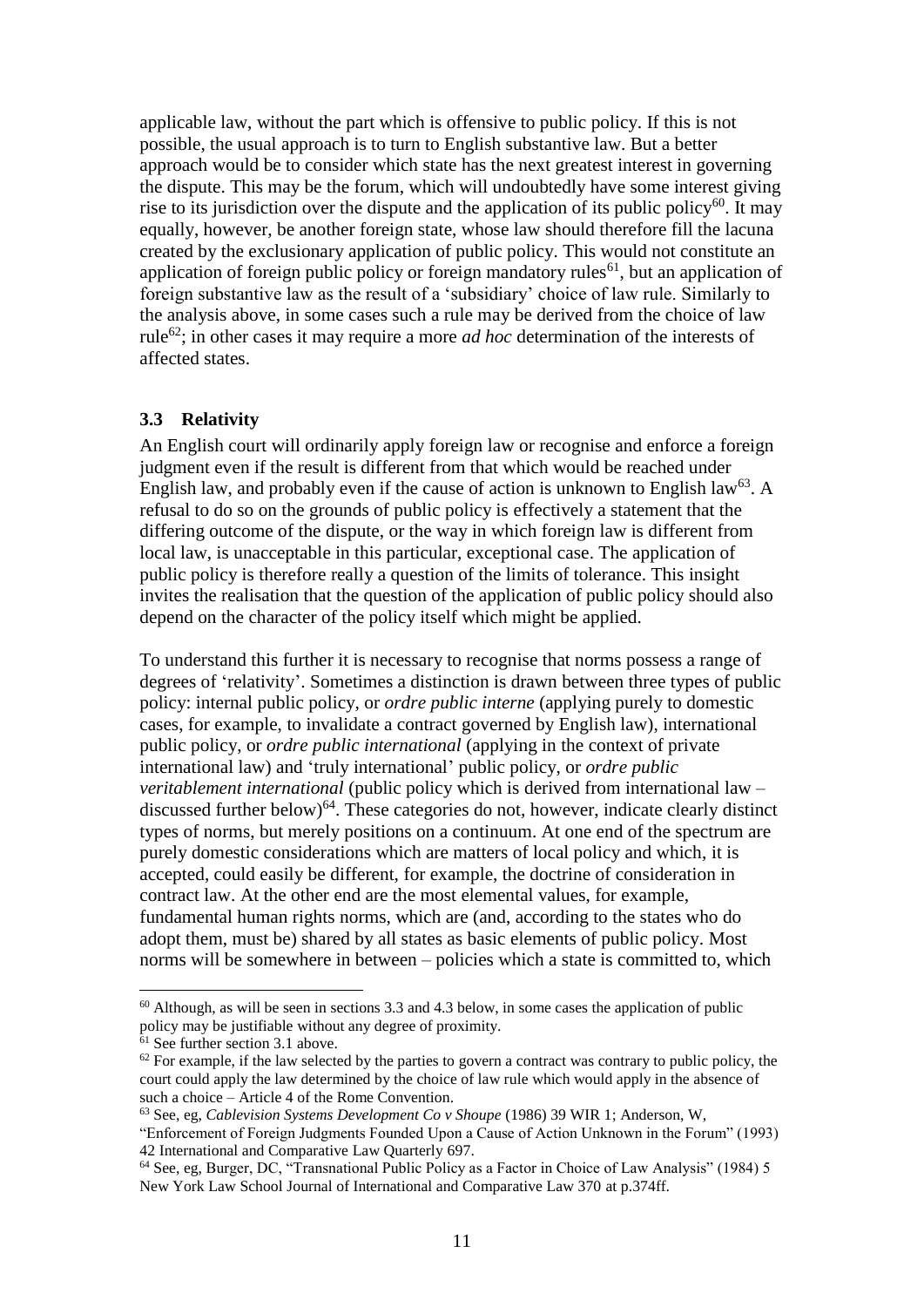are not shared universally, but where the state's commitment entails some degree of lack of tolerance for breach of the norms. Public policy is not invoked just because foreign law is different from local law, but because local law is intolerant of the way in which it is different. The more absolute the conception of a norm is, the less room there is for tolerance of difference, and the more likely it is that public policy will be invoked to give effect to the norm.

The characterisation of a norm as 'absolute' is, in fact, just one way in which the relativity of a norm can be reduced. This occurs in any context in which there is a belief that the policy is both applicable locally and is (or ought to be) applicable in the foreign legal system whose law governs the dispute. There are four distinct ways in which public policy can have diminished relativity in this sense.

First, public policy can be shared in a bilateral sense. If two states happen to share the same public policy, then there is a strong argument that the courts of each state should be prepared to apply this public policy where the law of the other state is in breach of it. This may be the result of a coincidence of policy, or of a derivative recognition of the policy of one state by another. For example, as noted above<sup>65</sup>, under English law, there is a policy against the enforcement of contracts which are or become unlawful according to the law of the place of performance of the contract. One interpretation of this rule is that English courts are in effect adopting the public policy (expressed through its domestic law) of a foreign state. Where public policy is shared with or derived from the foreign law under consideration, there is a stronger argument that the courts should be prepared to apply this form of public policy regardless of the proximity of the dispute with the forum.

Second, public policy can be shared in a regional sense. For example, the European Convention on Human Rights ("ECHR") provides a source of regional norms which are viewed as fundamental and shared between the states who are parties to the Convention. If a dispute involves a number of states who are parties to the ECHR, then the policies it embodies possess an essentially communal character. To the extent that public policy is European in its origin and conception, it is no longer a source of national variation in the application of the rules of private international law, a residual (defensive) expression of national values. Instead, the application of European public policy gives (positive) effect to shared values, ensuring that the application of private international law rules does not breach fundamental rights<sup>66</sup>.

<sup>&</sup>lt;sup>65</sup> See section 3.1 above.

<sup>66</sup> Muir Watt, H, "Evidence of an Emergent European Legal Culture: Public Policy Requirements of Procedural Fairness Under the Brussels and Lugano Conventions" (2001) 36 Texas International Law Journal 539. Recital 32 of the Rome II Regulation (2007) contemplates the use of public policy to refuse to apply foreign laws providing for "exemplary or punitive damages of an excessive nature", but arguably leaves ultimate determination of this issue to each Member State. A more extensive "clarification of the meaning of public policy at Community level" had been proposed by the European Parliament, which would have included a prohibition on such damages as part of the definition of public policy, in addition to "fundamental rights and freedoms as enshrined in the European Convention on Human Rights, national constitutional provisions [and] international humanitarian law" – European Parliament legislative resolution on the proposal for a regulation of the European Parliament and of the Council on the law applicable to non-contractual obligations ("Rome II") (A6- 0211/2005, COM(2003)0427 – C5-0338/2003 – 2003/0168(COD)), Amendment 50.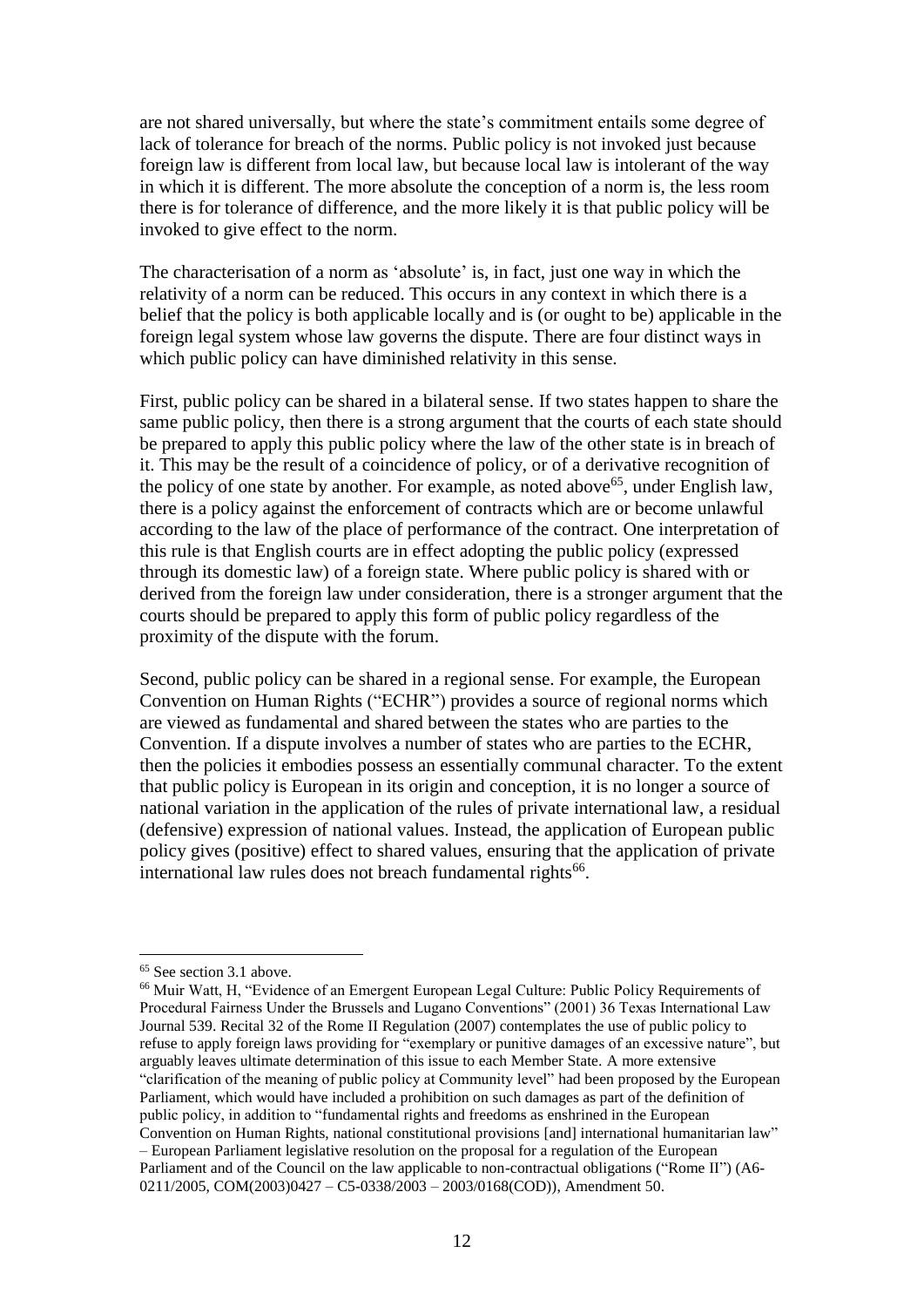Third, public policy can be absolute, meaning that it is (at least prescriptively) shared in a universal sense. This is clearest where it derives from agreed international norms, such as those expressed in customary international law or widely adopted international treaties<sup>67</sup>. The most obvious examples of norms which might be recognised in this way are norms of international human rights. This form of public policy is sometimes referred to as 'transnational' public policy, or 'truly international public policy' <sup>68</sup>. The application of this form of public policy has had only limited articulation and exploration by common law judges and theorists – it has been cautiously observed that "local values ought not lightly to be elevated into public policy on the transnational level<sup>169</sup>. In national law, the special character of this form of public policy is recognised in France and Germany, where a distinction is drawn between public policy derived from domestic norms and public policy which is derived from obligations under international  $law^{70}$ .

One of the clearest expressions of this idea is found in the context of international arbitration, where its development reflects the need for arbitrators to find a way to recognise public interests (for example, against corruption) in a way which does not compromise the private (non-state) character of the system of arbitration. International arbitrators have conceptualised a body of both substantive and procedural international public policy, drawing on principles which are (or are perceived to be, or it is thought ought to be) universally adopted in national legal systems<sup>71</sup>. The application of these principles thus accommodates public interests and

<sup>67</sup> Mann notes the argument that "all rules of public international law are of necessity so fundamental and essential an element of the legal order that they are part of public order", but prefers the direct application of public international law by domestic courts in this context "without the interposition of public policy", in order "to exclude the discretionary flavour which is inherent in *ordre public*" : Mann, FA, "Conflict of Laws and Public Law" (1971-I) 132 Recueil des Cours 107 at p.155. See also Vest, LL, "Cross-Border Judgments and the Public Policy Exception: Solving the Foreign Judgment Quandary by Way of Tribal Courts" (2004) 153 University of Pennsylvania Law Review 797 (arguing for the adoption of an international "constitution-like" document to establish international standards of public policy, by analogy with the relationship between the United States federal government and tribal nations).

<sup>68</sup> See generally Wahab, MSA, "Cultural Globalization and Public Policy: Exclusion of Foreign Law in the Global Village" in Freeman, M (ed), *Law and Sociology* (2005) 8 Current Legal Issues 360; Mosconi, F, "Exceptions to the Operation of Choice of Law Rules" (1989-V) 217 Recueil des Cours 9 at p.67ff; Burger, DC, "Transnational Public Policy as a Factor in Choice of Law Analysis" (1984) 5 New York Law School Journal of International and Comparative Law 370; Dolinger, J, "World Public Policy – Real International Public Policy in the Conflict of Laws" (1982) 17 Texas International Law Journal 167.

<sup>69</sup> *Kuwait Airways Corporation v Iraqi Airways Co & Anor* [2002] UKHL 19 at [114], per Lord Steyn. <sup>70</sup> See Lagarde, P, "Public Policy", Chapter 11, in Lipstein, K (ed), *International Encyclopedia of Comparative Law, Vol III: Private International Law* (1994) at [55ff]; Benvenisti, E, "Judicial Misgivings Regarding the Application of International Law: An Analysis of Attitudes of National Courts" (1993) 4 European Journal of International Law 159 at pp.171-2; German section, p.12ff, in Rubino-Sammartano, M and Morse, CGJ (eds), "Public Policy in Transnational Relationships" (loose leaf, 1991ff).

<sup>71</sup> See, eg, *World Duty Free Company Ltd v Kenya*, ICSID ARB/00/7 (Award, 4 October 2006) at [138- 157], and references therein (focusing on the international public policy against bribery and corruption); McDougall, A, "International Arbitration and Money Laundering" (2005) 20 American University International Law Review 1021 at p.1042ff; Gaillard, E and Savage, J, "Fouchard, Gaillard and Goldman on International Commercial Arbitration" (1999) at p.860ff, p.953ff; Craig, Park and Paulsson, "International Chamber of Commerce Arbitration" (3rd edn, 2000) at p 338ff; Lagarde, P, "Public Policy", Chapter 11, in Lipstein, K (ed), *International Encyclopedia of Comparative Law, Vol III: Private International Law* (1994) at [57]; Lalive, P, "Transnational (or Truly International) Public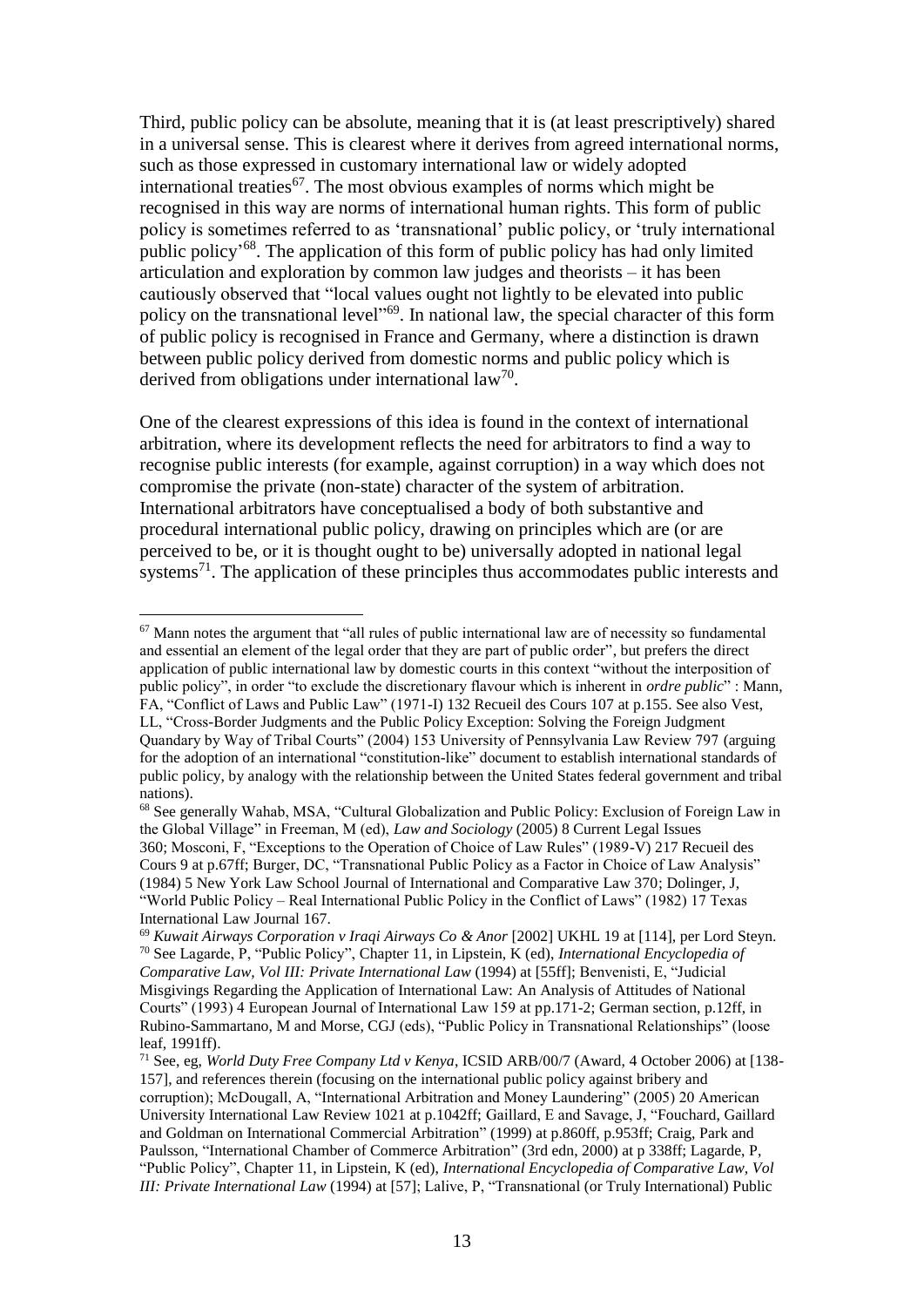values but does not involve the submission of the arbitration to any particular national  $order<sup>72</sup>$ .

Fourth and finally, public policy can also exceptionally possess an absolute character where it is derived not from international norms, but from an essential national interest. Such cases must necessarily be rare, but explain the use of public policy to prevent enforcement of a contract which may aid an enemy state during a time of  $\text{war}^{73}$ .

In practice a norm will rarely belong indisputably to any of these four categories – its relativity will almost always be a question of degree. Public policy may be basically shared between two states, but with some level of continued disagreement about its exact scope of application. Another factor which must be considered in evaluating the relativity of a norm is the degree of tolerance of difference in the interpretation and application of the policy – what human rights scholars call the 'margin of appreciation' of the norm. Norms which are more open to differing interpretations, which leave a greater degree of discretion to states to determine the manner and scope of their implementation, are necessarily less capable of being absolute than norms which establish a clear and fixed prohibition. In the former case, there is a greater scope for states to adopt positions which are different but equally consistent with underlying public policy.

All these points lead towards a single conclusion. The extent to which a public policy is shared or absolute (ought to be shared) determines the degree of relativity of the public policy concerned. The less the public policy is shared, or the greater the relativity of the public policy, the harder it is to justify its application as an 'intolerant' exception to the normal rules on the application of foreign law or the recognition and enforcement of foreign judgments.

The possibility of shared or absolute public policy does not merely affect the justifiability of an application of public policy. Where public policy possesses this character, it transforms the effect of the public policy exception itself. Where the public policy is (actually or putatively) accepted in all the affected states, it cannot be argued that it is being used as a mechanism to impose domestic policies. A finding that the foreign law is contrary to public policy involves, in effect, a finding that the foreign law is contrary to the public policy of the foreign state itself, and thus the public policy should be applied in preference to the foreign law. It therefore does not undermine the systemic objectives of private international law. There is no question of intolerance of difference, given that there is at least a belief in an essential unity of policy. Public policy becomes instead a mechanism through which other norms are made to prevail over the policies inherent in private international law. It operates as a

Policy and International Arbitration", in Sanders, P (ed), *Comparative Arbitration Practice and Public Policy in Arbitration* (1986) at p.257ff (and other articles at p.177ff).

 $72$  Arbitrators may, of course, also take into consideration the public policy of the state or states where an award is likely to be enforced, in order to ensure that it is effective.

<sup>73</sup> *Dynamit v Rio Tinto* [1918] AC 260; *Robson v Premier Oil and Pipe Line Co* [1915] 2 Ch 124. In *Lorentzen v Lydden & Co* [1942] 2 KB 202 the public policy of supporting wartime allies was used to justify the application of foreign law contrary to the usual choice of law rule, but this 'positive' role for public policy was disapproved of in *Bank voor Handel v Slatford* [1951] 2 All ER 779.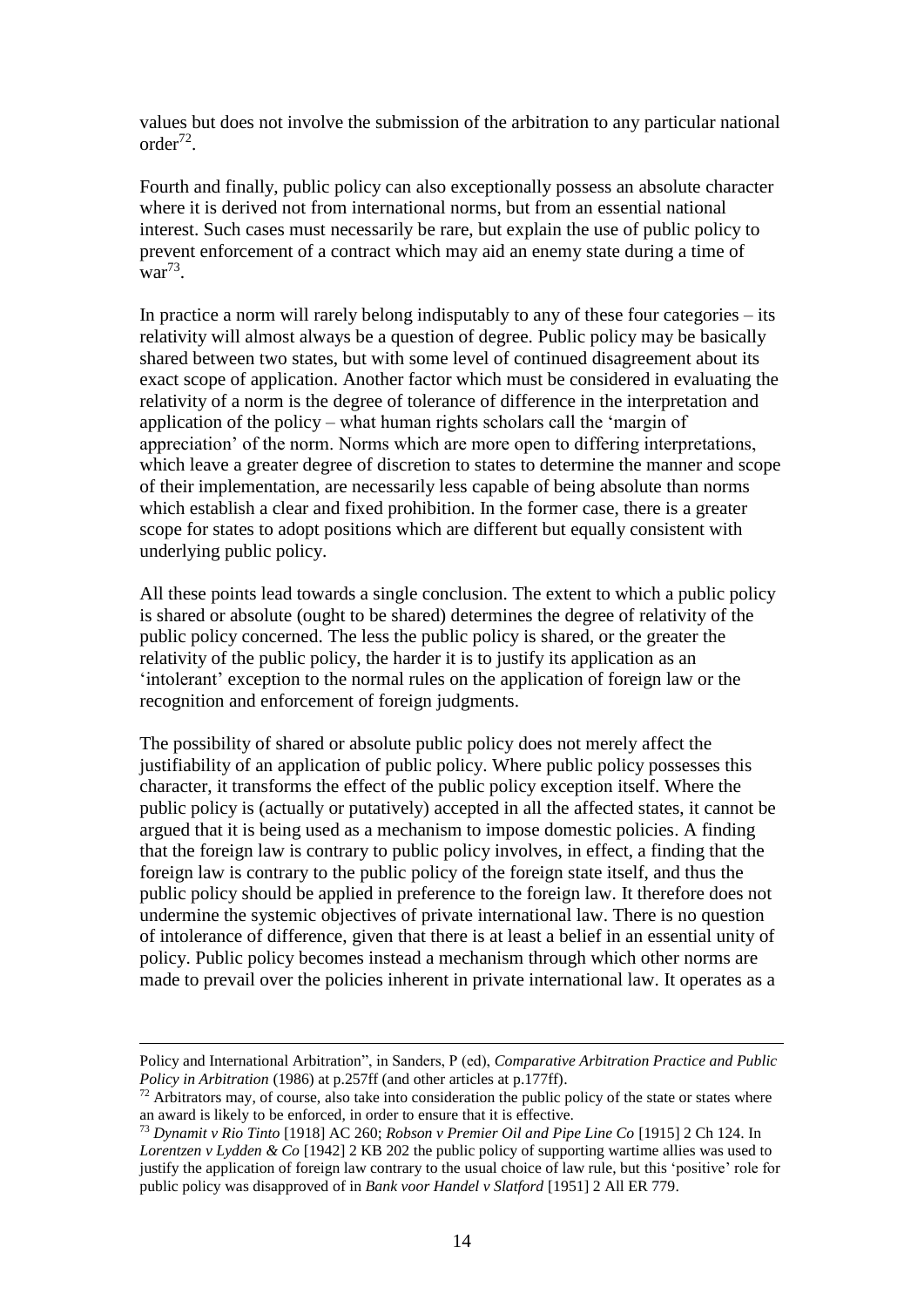form of flexibility in the application of choice of law or judgment recognition and enforcement rules, without undermining the universality of the rule system.

The application of shared or absolute public policy is thus not a 'horizontal' assertion of the policies of one state over another; it is a 'vertical' assertion of one policy over another, within a legal order. It involves a claim concerning the *hierarchy* of norms, not a claim concerning the relative superiority of the *content* of the norms. It is not a negative argument for rejection of the application of foreign law, but a positive argument for flexibility in choice of law rules to allow them to reflect other shared or international policies<sup>74</sup>. Accepting public policy in this context is thus consistent with the conceptualisation of public policy from a constitutional perspective, discussed above. If public policy is adopted in a context in which it is shared or absolute, it does not involve an exercise of judicial discretion contrary to the policies of the state, but an indirect method of giving effect to those policies; it is not an imposition of the norms of one state on another, but a method of prioritising one norm (which may itself be international) over another<sup>75</sup>.

Thus, the scope of application of a public policy should depend not merely on the degree of local connection with the dispute, but on the degree of relativity of the norm of public policy which is being considered. Where the public policy is strongly relative, a high degree of proximity between the dispute and the forum state will be necessary to justify its application. Where the public policy is shared or absolute, there is no need to limit its application, because it does not involve an implicit choice or prioritisation of local norms, and thus is qualitatively distinct from the intolerance involved in an application of merely local policy<sup>76</sup>.

This understanding of public policy reveals, however, another reason why public policy may be limited even in the context of a shared or absolute norm. Where public policy applies in this way, the application of the policy becomes a question of enforcement of shared norms, a method of ensuring the compliance of the foreign legal order with norms applicable to it. But it is not clear that it will always be acceptable for the courts of one state to evaluate the compliance of a foreign law or the judgment of a foreign court with a shared policy, particularly if other mechanisms of ensuring compliance exist.

For example, it has been argued that a judgment from a state which is a party to the ECHR, obtained in breach of rights established under the ECHR and being enforced in another Convention state, should be refused recognition on the grounds of public policy regardless of the proximity of the dispute with the forum, because the values

<sup>74</sup> Dolinger, J, "World Public Policy – Real International Public Policy in the Conflict of Laws" (1982) 17 Texas International Law Journal 167 at p.177.

<sup>75</sup> It therefore does not depend on a 'monist' conception of international law as directly applicable in English law or as having priority over domestic rules or policies: see, eg, Mosconi, F, "Exceptions to the Operation of Choice of Law Rules" (1989-V) 217 Recueil des Cours 9 at p.68ff; Mann, FA, "The Consequences of an International Wrong in International and National Law" (1976-7) 48 British Yearbook of International Law 1.

<sup>76</sup> See generally Mann, FA, "The Consequences of an International Wrong in International and National Law" (1976-7) 48 British Yearbook of International Law 1 at p.28ff (arguing against the use of public policy to give effect to international law, out of concern that it may be inappropriately restricted).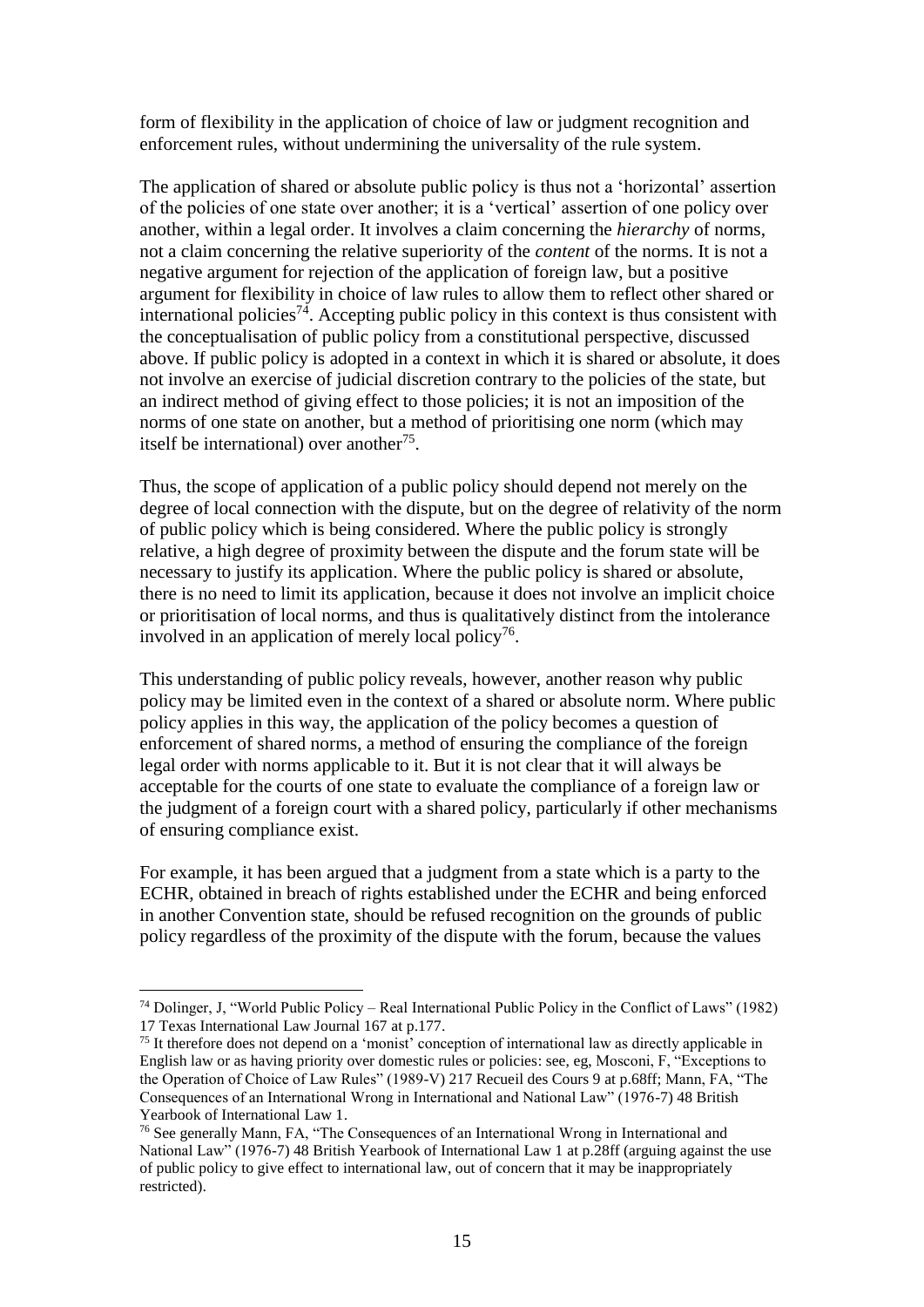which are applied here are shared, and equally applicable in both states $^{77}$ . However, it might equally be suggested that the application of public policy should be restricted to reflect the requirements of mutual respect and trust between Member States, and the priority of the European Court of Human Rights as a mechanism for enforcing ECHR standards<sup>78</sup>. Thus, it may be argued that the courts of Convention states should, at least in some circumstances, refrain from reviewing decisions of other states for compliance with ECHR rights, unless the breach is so serious that the need to remedy the breach outweighs the need to respect the usual procedures. This provides the best explanation for the hesitancy expressed by the courts in permitting public policy to be used in this way – here, the limits on public policy do not derive from the proximity of the dispute or the degree of relativity of the applicable norms, but from the context of mutual trust and institutional deference.

In summary, a further dimension of the application of public policy is the degree of relativity of the norm. The greater the relativity of the norm, the more its application involves an intolerance of difference in foreign law, and the less easily courts should be prepared to apply it. Norms which are absolute or shared between states should ordinarily be more freely applied by courts, but even these may be limited by considerations of mutual trust and deference to alternative mechanisms for the enforcement of the norms.

#### **3.4 Seriousness of the breach**

<u>.</u>

Another related consideration for the invocation of public policy is the seriousness of the breach of the norm. A norm may be violated in a minor, technical way, or through a fundamental breach. For some norms, there will be more obvious degrees of violation. For example, the fact that a foreign court has awarded greater damages than would be awarded by an English court would not of itself be grounds for refusing recognition and enforcement of the foreign judgment. However, if a hugely excessive amount of damages were awarded in foreign proceedings, English courts would be likely to refuse recognition on the grounds of public policy. The question of how excessive the award needs to be before it becomes contrary to public policy is obviously a question of degree. Similarly, although English law dictates a minimum age of 16 for getting married, a foreign marriage of two 15 year olds is much less likely to justify the application of public policy than an arranged marriage of two much younger children. Thus, the seriousness of breach of a norm is itself in many cases a further dimension of analysis for the application of public policy in private international law. The more serious the breach, the more likely and the more acceptable it becomes that public policy may be invoked against the breach.

<sup>77</sup> *Maronier v Larmer* [2003] QB 620 (suggesting that this may only be available in cases of breach of ECHR procedural standards, not in case of suggested non-compliance with substantive law); see also *Citibank NA v Rafidian Bank & Anor* [2003] EWHC 1950.

<sup>78</sup> See *Krombach v Bamberski* [2000] ECR I-0000, Case C-7/98 (discussed in section 4.2 below); *Régie Nationale des Usines Renault v Maxicar* [2000] ECR I-2973, Case C-38/98.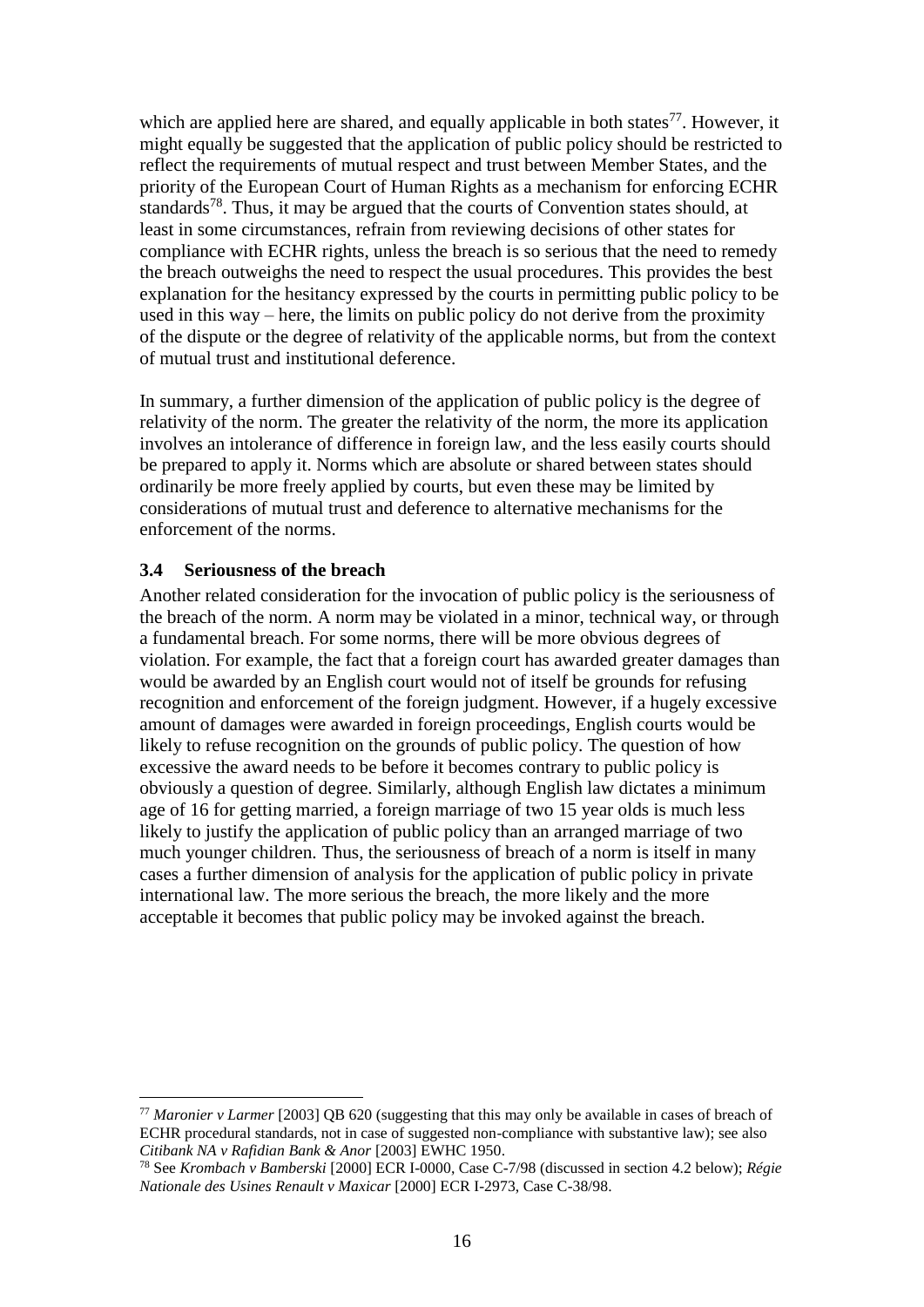# **4 Mapping the principled application of public policy in private international law**

### **4.1 Diagrammatical representation**

Three elements of public policy have been identified – the degree of proximity between the dispute and the forum, the degree of relativity of the policy norm, and the seriousness of the breach of that norm. Public policy should be more likely to be invoked if there is a strong connection with the forum, the norm is shared or absolute, and the breach is serious. Public policy should be less likely to be invoked if the forum has little interest in the dispute, the norm is more relative, and the breach is minor. These elements can be interpreted as three dimensions of public policy, and thus represented as a 'map' which indicates the circumstances in which public policy is or ought to be applicable (Figure 1). Thus, public policy becomes applicable the greater the proximity of the dispute with the forum state, the greater the extent to which the affected norm possesses a shared or absolute character (the lower its relativity), and the greater the seriousness of the breach.

#### **Figure 1**



The next stage in this examination of public policy is to test the practice of the English courts against this analytical framework. It may readily be observed that courts in general, and particularly common law courts, do not always appear to analyse these issues clearly, and an element of interpretation is thus necessary. Nevertheless, it will be argued that the practice of the English courts has been broadly consistent with the principles developed above.

For the sake of simplicity and ease of illustration, in the following analysis only two of these factors will be examined – first, the proximity of the dispute, and second, the relativity of the norms. This can be represented as a 'cross-section' of Figure 1, in two dimensions (Figure 2). In the analysis to follow, five different categories of cases will be distinguished, indicated on the diagram with the appropriate letter.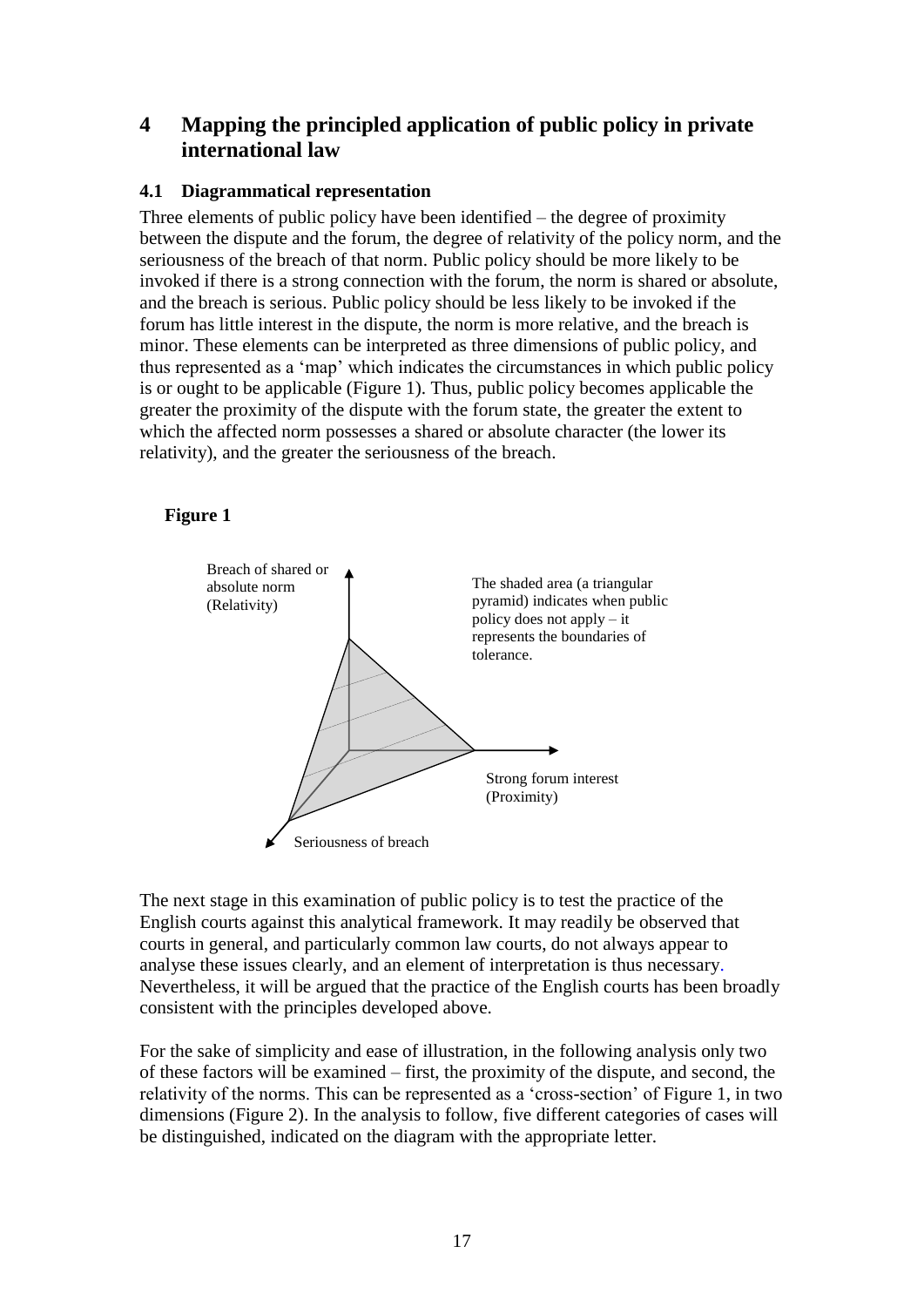### **Figure 2**



Of course this analysis is not intended to suggest that real life cases, including the cases considered below, fit neatly into these categories. Any case may, however, be located somewhere on this diagram, and this placing will suggest whether public policy should or should not be invoked. The determination of where a case fits into the diagram itself involves elements of judgment, of evaluation of the facts. Nevertheless, analysing public policy through these policy dimensions does, it is argued, represent a significant advance on its traditional characterisation as discretionary.

### **4.2 Category A – Proximate disputes and shared or absolute policies**

The first category of cases to be examined is perhaps the easiest. These are cases in which the dispute is proximate to the forum (the forum has a strong interest in the dispute) and the policies which are at stake are shared with the other affected states or are absolute (and thus ought to be shared). The case law is consistent with the expectation that public policy should be readily applied in these circumstances.

One of the oldest recorded English cases of the application of public policy falls clearly into this category. In *Somerset's case* (1772)<sup>79</sup>, a slave purchased in Virginia by a Virginia resident was brought to England, escaped and was recaptured. An application was made to the English court for his release. Lord Mansfield noted that property rights in a slave were recognised under the law of Virginia, observing that "the power of a master over his slave has been exceedingly different, in different countries". However, particularly given the presence of the slave in England<sup>80</sup>, he was prepared to apply the English public policy against slavery to refuse application of

<sup>79</sup> *Somerset v Stewart* (1772) 20 State Trials 1

<sup>80</sup> Note the much later decision enforcing a contract for the sale of slaves in Brazil in *Santos v Illidge* (1860) 8 CBNS 861, suggesting that the policy against slavery remained somewhat relative.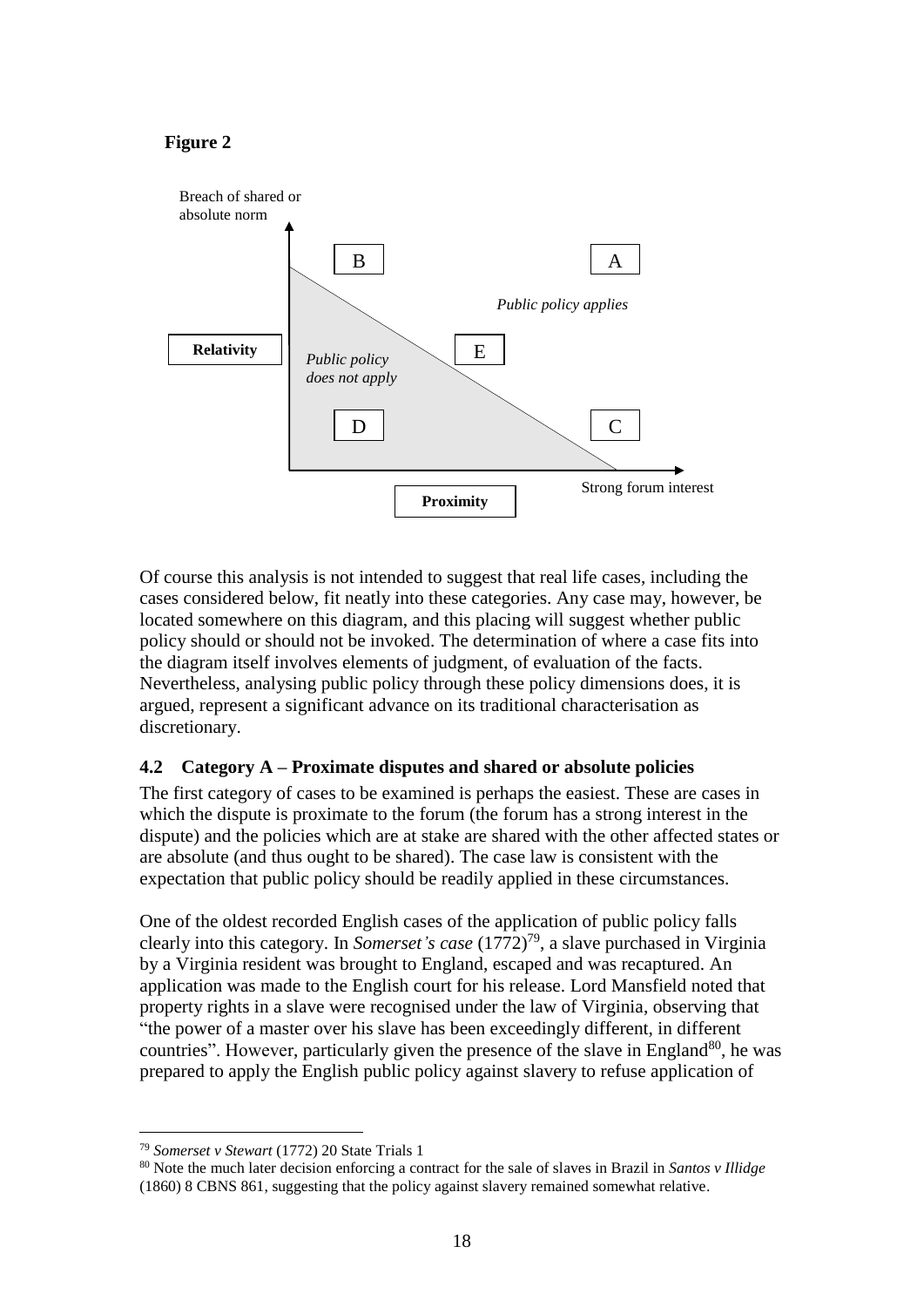that law, holding that "the state of slavery is of such a nature, that it is incapable of being introduced on any reasons, moral or political".

The case of *Oppenheimer v Cattermole* (1976) <sup>81</sup> is perhaps the prototypical case for the application of public policy. This dispute involved a claim by Oppenheimer, a Jewish émigré from Nazi Germany who had acquired English nationality, in respect of his liability for UK income tax. The dispute was therefore highly proximate to England. It turned on the question of whether he had also retained his German nationality, which had been purportedly stripped from him by a 1941 German law on the grounds of his race – an act clearly contrary to both English and international policies against racial discrimination. The court held that "it is part of the public policy of this country that our courts should give effect to clearly established rules of international law<sup>382</sup>, emphasising their preparedness to give effect to public policy which possesses this absolute character, and thus refused to recognise the effect of the discriminatory German  $law^{83}$ . This decision is consistent with other cases in which the courts have refused to apply a foreign law where it is viewed as contrary to international law<sup>84</sup>.

A more recent decision which illustrates the role of public policy in this type of situation is the European Court of Justice case of *Krombach v Bamberski* (2001)<sup>85</sup>. Krombach, domiciled in Germany, was both criminally prosecuted and subject to civil proceedings in France following the death of a French girl in Germany. Under French procedural rules, his failure to appear in the criminal proceedings prevented him from presenting a defence in the civil proceedings. The issue was whether the French civil judgment should be enforceable in Germany under the Brussels Convention (1968)<sup>86</sup>. From the perspective of the German court, this was clearly a proximate dispute, involving a claim against a German domicile in respect of conduct in Germany. Further, it was held that the French court's procedural rule which denied the defendant the opportunity to present a defence was a "manifest breach of a fundamental right" under the European Convention on Human Rights $87 - a$  policy

<sup>81</sup> *Oppenheimer v Cattermole* [1976] AC 249.

<sup>82</sup> At p.278.

<sup>&</sup>lt;sup>83</sup> Although the conclusion of the court was ultimately that the claimant had lost his German nationality for other reasons.

<sup>84</sup> See, eg, *Anglo-Iranian Oil v Jaffrate* ("The Rose Mary") [1953] 1 WLR 246 (Supreme Court of Aden, refusing to recognise proprietary effects of an Iranian law purporting to nationalise foreign owned oil in Iran, on the grounds that nationalisation of foreign owned property without compensation is contrary to international law). The judgment in the English case of *In re Claim by Helbert Wagg & Co Ltd* [1956] Ch 323 doubted some of the reasoning in the former case, but accepted that public policy, which may require reference to international law, provided a limit on the ordinary application of foreign law as the *lex situs* in proprietary questions. See further *Novello and Co v Hinrichsen Edition* [1951] 1 All ER 779 (refusing to recognise a German law forcing an undervalued sale of Jewish property); *Frankfurther v W L Exner Ltd* [1947] Ch 629; *Re Fried Krupp Actien-Gesellschaft* [1917] 2 Ch 188 (refusing to apply a German law held (at p.194) to be "not conformable to the usage of nations"); *Wolff v Oxholm* [1814-23] All ER Rep 208. In *De Wutz v Hendricks* (1824) 2 Bing 314 a contract governed by English law was similarly held invalid on the grounds that it was contrary to the 'law of nations'.

<sup>85</sup> *Krombach v Bamberski* [2000] ECR I-0000, Case C-7/98.

<sup>86</sup> Convention of 27 September 1968 on Jurisdiction and the Enforcement of Judgments in Civil and Commercial Matters, OJ C 27, 26.1.1998.

<sup>87</sup> *Krombach v Bamberski* [2000] ECR I-0000, Case C-7/98 at [40].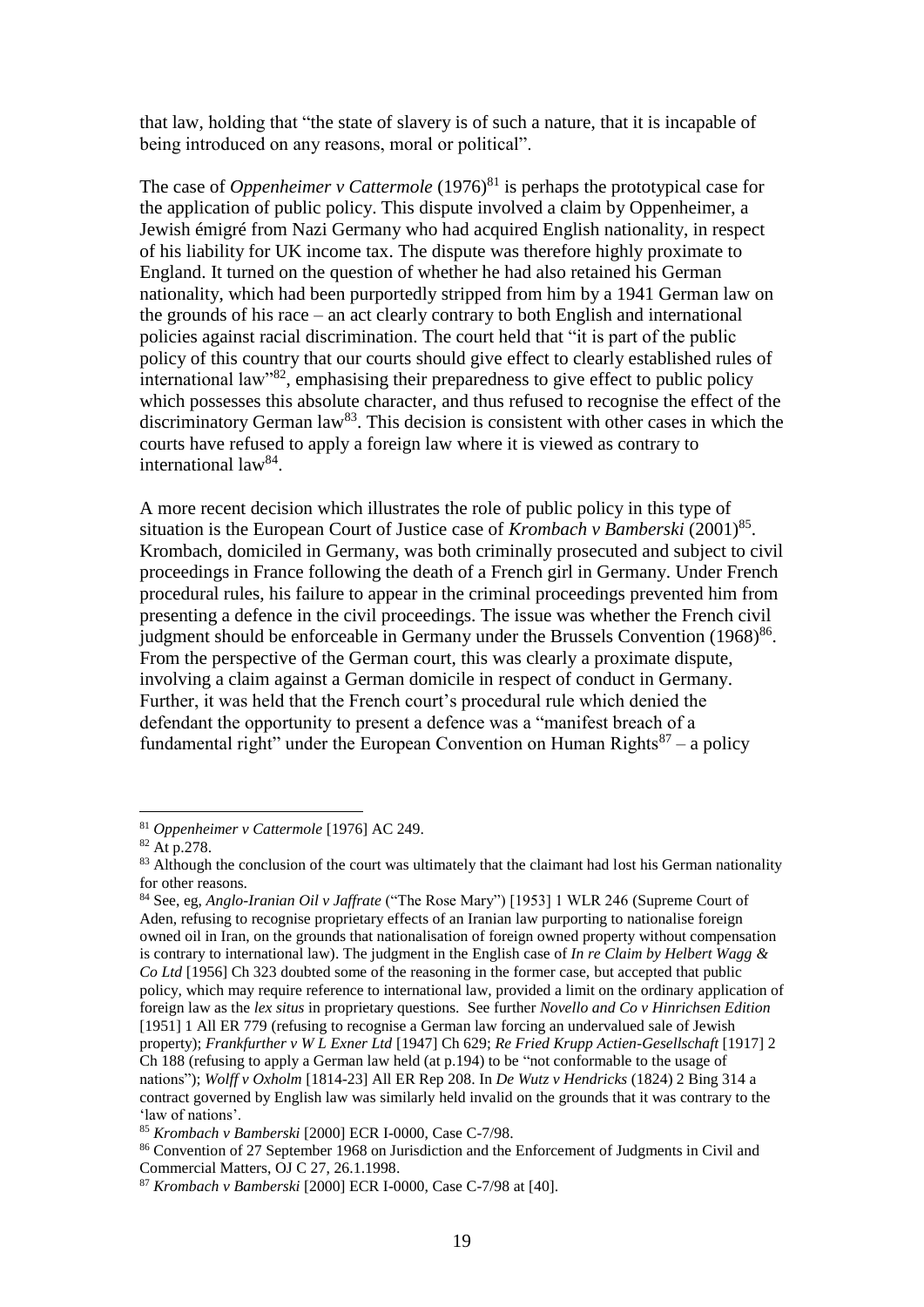clearly shared between France and Germany<sup>88</sup>. The European Court of Justice, while confirming previous authority to the effect that the public policy exception to the Brussels Convention must only be applied in exceptional cases<sup>89</sup>, reflecting at least in part the need for institutional deference discussed above<sup>90</sup>, held that it was open to the German court to apply public policy in these circumstances to prevent the enforcement of the French civil judgment in Germany<sup>91</sup>. On the analysis in this article, the fact that the public policy was both shared between the affected states and proximate to the forum state strongly justifies this conclusion<sup>92</sup>.

#### **4.3 Category B – Low proximity disputes but shared or absolute policies**

In the second category of cases, the dispute is not closely connected to the forum state, but the policies which are at stake are (or, it is believed ought to be) shared between the affected states. The case law is consistent with the conclusion that a strongly shared or absolute policy may be applied, regardless of the low proximity of the dispute.

The application of this principle is clearly illustrated by the recent case of *Kuwait Airways Corporation v Iraqi Airways* (2002)<sup>93</sup>. This dispute involved various claims concerning the ownership of aircraft which had been seized by Iraqi authorities from the claimants in the territory of Kuwait, at the time of the Iraqi invasion in 1990. Once seized, the aircraft had been taken to various locations in Iraq. The central issue was whether the English courts should recognise and give effect to a subsequent Iraqi law which purported to nationalise the aircraft. Ordinarily, an English court would recognise the proprietary effects of a nationalisation of property present on the territory of the nationalising state – the court will apply the *lex situs* of the property to determine ownership of the property. However, the court noted that "a provision of foreign law will be disregarded when it would lead to a result wholly alien to fundamental requirements of justice as administered by an English court"<sup>94</sup>. The court noted that the "seizure and assimilation were flagrant violations of rules of international law of fundamental importance<sup>"95</sup>, and thus held that "enforcement or

<sup>&</sup>lt;sup>88</sup> The European Court of Justice has also held that certain principles of European competition law constitute national public policy for the purposes of justifying the non-enforcement of an arbitral award: *Eco Swiss China Time v Benetton International* [1999] ECR I-3055. But see *Régie Nationale des Usines Renault v Maxicar* [2000] ECR I-2973, Case C-38/98, finding (at [32]) that "the fact that the alleged error concerns rules of Community law does not alter the conditions for being able to rely on the clause on public policy. It is for the national court to ensure with equal diligence the protection of rights established in national law and rights conferred by Community law". On European public policy see generally Meidanis, HP, "Public Policy and Ordre Public in the Private International Law of the EU: Traditional Positions and Modern Trends" (2005) 30 European Law Review 95; Muir Watt, H, "Evidence of an Emergent European Legal Culture: Public Policy Requirements of Procedural Fairness Under the Brussels and Lugano Conventions" (2001) 36 Texas International Law Journal 539.

<sup>89</sup> See, eg, *Hendrikman and Feyen v Magenta Druck & Verlag* [1996] ECR I-4943; *Solo Kleinmotoren v Boch* [1994] ECR I-2237; *Hoffmann v Krieg* [1988] ECR 645, Case R-145/86.

<sup>&</sup>lt;sup>90</sup> See section 3.3 above.

<sup>&</sup>lt;sup>91</sup> The case went back to the German courts, which confirmed the application of public policy, and there were also proceedings before the European Court of Human Rights: for further detail see, eg, Lowenfeld, AF, "Jurisdiction, Enforcement, Public Policy and Res Judicata: The Krombach Case", in Einhorn, T and Siehr, K (eds), *Intercontinental Cooperation Through Private International Law: Essays in Memory of Peter E. Nygh* (2004).

<sup>92</sup> See also *Maronier v Larmer* [2003] QB 620.

<sup>93</sup> *Kuwait Airways Corporation v Iraqi Airways Co & Anor* [2002] UKHL 19.

<sup>&</sup>lt;sup>94</sup> At [16], per Lord Nichols.

<sup>95</sup> At [20], per Lord Nichols.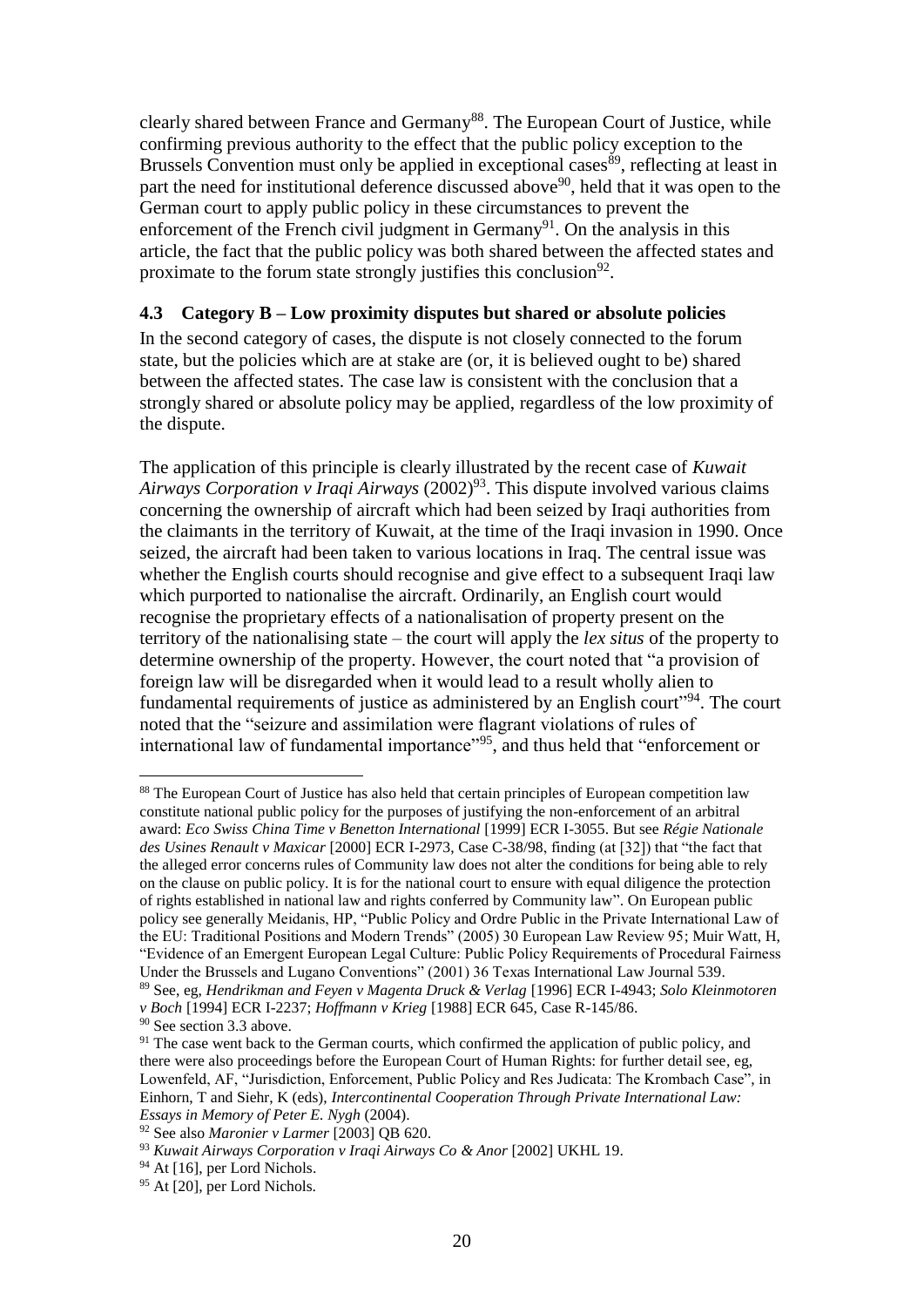recognition of this law would be manifestly contrary to the public policy of English law<sup>396</sup>. The court thus concluded that "a legislative act by a foreign state which is in flagrant breach of clearly established rules of international law ought not to be recognised by the courts of this country as forming part of the lex situs of that state"<sup>97</sup> – one judge describing the case as "a paradigm of the public policy exception"<sup>98</sup>.

What of the fact that the case concerned events and property located entirely outside England? Lord Hope noted that:

"There is nothing in this case which connects the laws of this country with the events constituting the alleged tort, other than the fact that this is the country where the proceedings were brought. As my noble and learned friend Lord Scott of Foscote has observed, this is an action in tort that has nothing whatever to do with England. So I would have no difficulty in holding that, in a case of this kind, a principle of English public policy which was purely domestic or parochial in character would not provide clear and satisfying grounds for disapplying the primary rule which favours the lex loci delicti."<sup>99</sup>

This clearly acknowledges the potential role of the principle of proximity in limiting the application of public policy. But Lord Hope also held that an absolute form of public policy could be applied regardless of proximity when he went on to conclude that:

"the public policy objection which is raised in this case is plainly not of that character. It is based on the Charter of the United Nations and the resolutions which were made under it. ... There is a clear point of contact between this part of the lex loci delicti and the breaches of international law to which our courts are entitled to decline to give effect on grounds of public policy."<sup>100</sup>

In a dispute with very low proximity to England, the court was nevertheless prepared to invoke an absolute public policy, derived here from international law, to refuse to apply or give effect to a foreign law that would ordinarily be applicable under English choice of law rules. Other cases have similarly suggested that public policy may be readily applicable where the foreign law is "morally repugnant"<sup>101</sup>, "offensive to the conscience of the English court<sup>"102</sup>, or "violates some moral principle, which, if it is not, ought to be universally recognised"<sup> $103$ </sup>. It has long been accepted that "where a

<sup>96</sup> At [29], per Lord Nichols.

<sup>97</sup> At [148], per Lord Hope.

<sup>98</sup> At [114], per Lord Steyn.

 $99$  At [166], per Lord Hope.

 $100$  At [167], per Lord Hope.

<sup>&</sup>lt;sup>101</sup> Glencore International v Metro Trading International [2001] 1 Lloyd's Rep 284 at 295 (refusing to apply public policy to invalidate a transfer of property which was valid under the *lex situs*).

<sup>&</sup>lt;sup>102</sup> *Cheni v Cheni* [1965] P 85 at 99 (refusing to apply public policy to invalidate a marriage between an uncle and niece which was lawful under Egyptian law but would have been unlawful under English law); see similarly *Armitage v Nanchen* (1983) 4 FLR 293 (refusing to apply public policy to invalidate a foreign paternity determination on the grounds that the foreign procedures, while not compliant with English standards, did not "constitute an infraction of the rules of natural justice in the eye of the English court" (at p.300)).

<sup>103</sup> *Kaufman v Gerson* [1904] 1 KB 591 (applying public policy to refuse to recognise a contract entered into under duress in France, regardless of whether it was enforceable under French law); see similarly *In re Meyer* [1971] P 298 (applying public policy to refuse to recognise a divorce entered into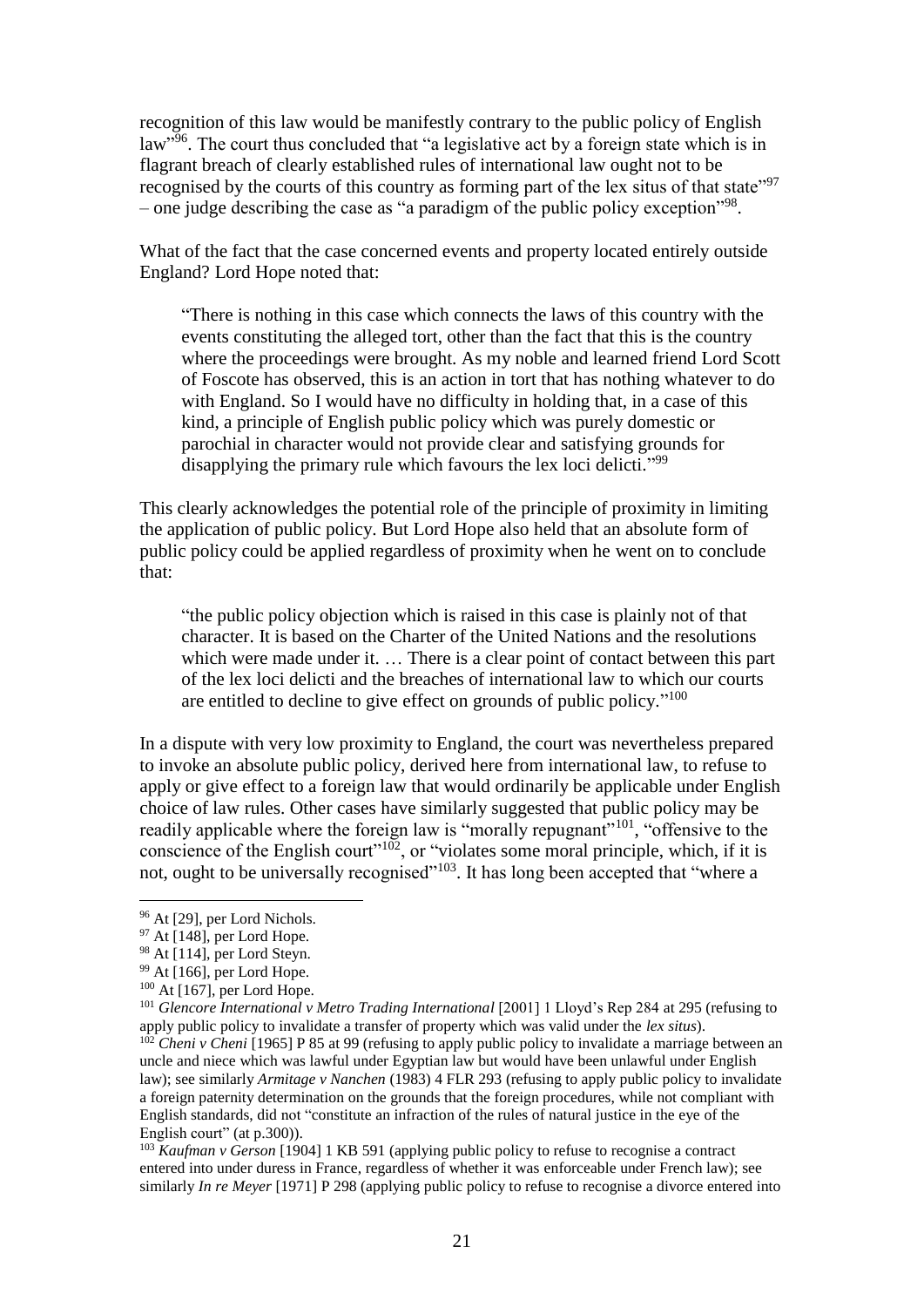contract is void on the ground of immorality, or is contrary to such positive law as would prohibit the making of such a contract at all, then the contract would be void all over the world, and no civilised country would be called on to enforce it"<sup>104</sup>.

These principles are further illustrated, albeit in a slightly different context, in the case of Lemenda Trading Co Ltd v African Middle East Petroleum Co Ltd (1988)<sup>105</sup>. The plaintiffs in this case sought to claim a commission under a contract in which they undertook to assist the respondents in procuring a deal for the supply of oil from Qatar (by influencing government officials). The court concluded that, if the dispute were litigated in Qatar, the contract would be void as contrary to the public policy of Qatar. The court also concluded that if the contract were to be performed in England, it would have been contrary to English public policy. But was it contrary to English public policy to enforce a contract to be performed in Qatar? The court noted that:

"Some heads of public policy are based on universal principles of morality. … Where a contract infringes such a rule of public policy the English court will not enforce it, whatever the proper law of the contract and wherever the place of performance. Other principles of public policy may be based on considerations which are purely domestic. In such a case there would seem no good reason why they should be a bar to the enforcement of a contract to be performed abroad."<sup>106</sup>

Thus, the court acknowledged the effect of the relativity of the norm on the application of public policy in private international law. Here, the court concluded that "it is questionable whether the moral principles involved are so weighty as to lead an English court to refuse to enforce an agreement regardless of the country of performance and regardless of the attitude of that country to such a practice"<sup>107</sup>. Thus, it rejected the characterisation of the norm as possessing an absolute character. However, the court noted that:

"In the present case Qatar, the country in which the agreement was to be performed and with which, in my view, the agreement had the closest connection, has the same public policy as that which prevails in England. … In my judgment, the English courts should not enforce an English law contract which falls to be performed abroad where (i) it relates to an adventure which is contrary to a head of English public policy which is founded on general principles of morality and (ii) the same public policy applies in the country of performance so that the agreement would not be enforceable under the law of

governed by English law, and thus no English public policy concern strictly arose).

<sup>105</sup> *Lemenda Trading Co Ltd v African Middle East Petroleum Co Ltd* [1988] 1 All ER 513.  $106$  At p.521.

 $107$  At p.523.

under duress in Nazi Germany). The decision of *Israel Discount Bank of New York v Hadjipateras* [1983] 3 All ER 129 casts some doubt on whether duress really possesses the character of an absolute norm – in this case the English courts refused to apply public policy to prevent enforcement of a New York judgment based on a guarantee purportedly obtained under duress, because the defence had not and might have been raised before the New York court. But *Royal Boskalis Westminster v Mountain* [1999] QB 674 suggests that it is a question of degree, with the most serious forms of duress having the character of "moral principles which ought to be universally recognised" (p.725), which would thus not only form part of English public policy, but would be presumed to be part of French public policy. <sup>104</sup> *In re Missouri Steamship Co* (1888) 42 Ch D 321 at 336 (a case in which the contract was, in fact,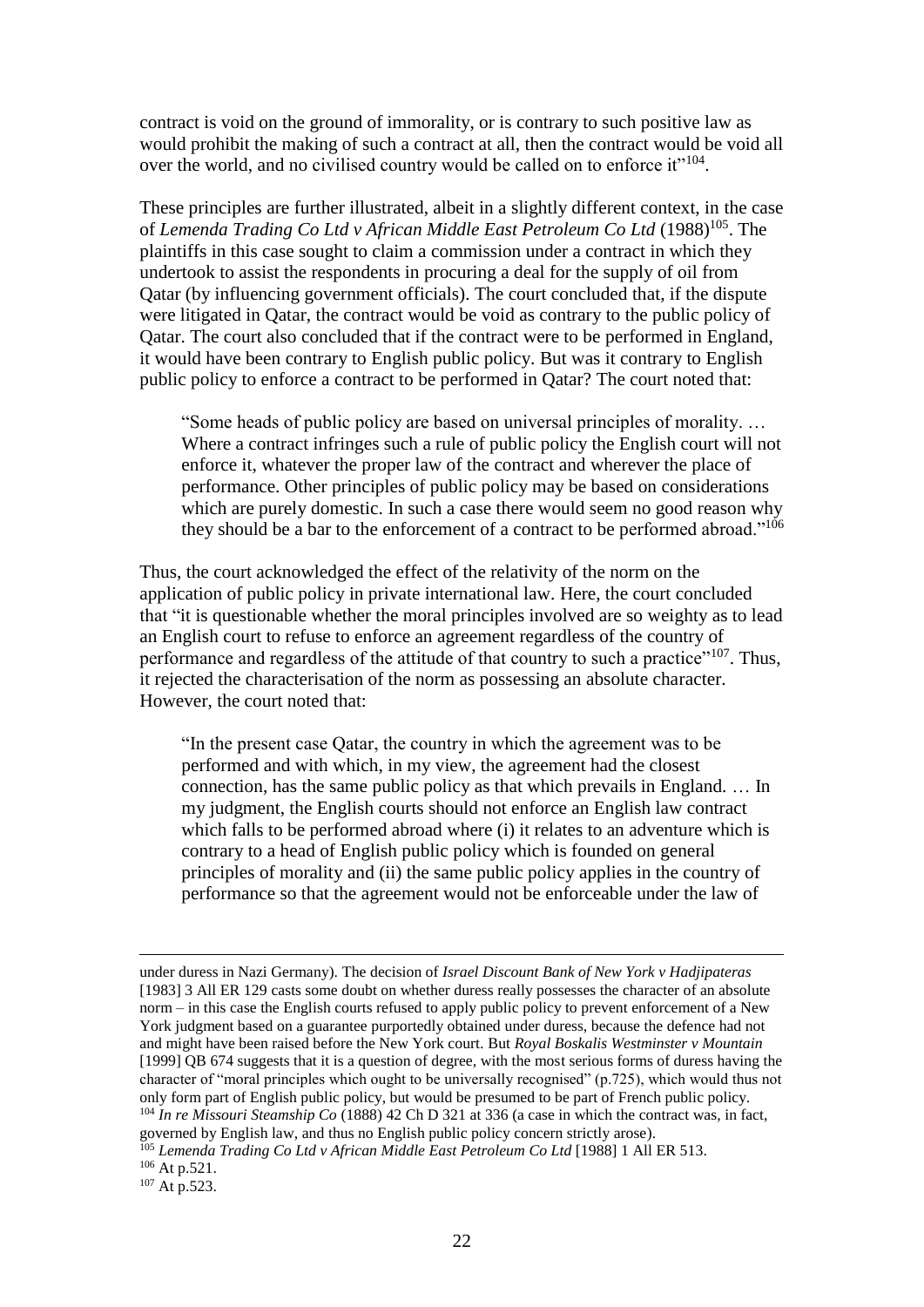that country. In such a situation international comity combines with English domestic public policy to militate against enforcement."<sup>108</sup>

Thus, the fact that the public policy was shared was sufficient to justify its application. This is, of course, not a case of public policy being used in the context of the application of a foreign law or the recognition of a foreign judgment – the case concerned the validity of a contract. However, the principles which it establishes seem equally applicable in the context of public policy in private international law. Despite the lack of forum proximity with the dispute, the concordance of public policy between the forum state and the state in which the events giving rise to the dispute occurred had the effect that the English courts were justified in applying public policy.

#### **4.4 Category C – Relative policies but proximate disputes**

The next category of cases is those in which the claim involves a breach of a relative norm, but the dispute is strongly connected to the forum state. Here, the analysis in this article suggests that the application of public policy may be justifiable on the grounds of the strong proximity of the dispute to the forum.

Here we may consider, for example, the approach taken by the English courts to the question of validity of a foreign divorce which is lawfully obtained under foreign law, but not consistent with English law. Where the divorce is granted in a foreign state between two parties who are domiciled in that state, that is, where the dispute has a low proximity to England, the courts have not been prepared to apply English public policy to refuse recognition of the divorce<sup>109</sup>. Such cases fall within the scope of Category D, discussed below. Where, by contrast, one of the parties has an English domicile, the courts have refused recognition of the divorce through application of English public policy<sup>110</sup>. The justification for the application of public policy in one context and not in the other is clearly the differing proximity of the dispute.

Other examples of this distinction may readily be identified in the practice of the English courts. A polygamous marriage<sup> $111$ </sup> entered into by parties domiciled in a foreign state under which such a marriage is lawful will not be refused recognition if the parties subsequently move to  ${\rm England}^{112}$ , but would be contrary to English law

<sup>108</sup> At p.523.

<sup>&</sup>lt;sup>109</sup> See, eg, *El Fadl v El Fadl* [2000] 1 FLR 175 (refusing to apply public policy to invalidate a Talaq divorce procedure contrary to English public policy but consistent with Lebanese law, between two parties domiciled in Lebanon, holding (at p.190) that "comity between nations and belief systems requires … that one country should accept the conscientiously held but very different standards of another where they are applied to those who are domiciled in it"). See similarly *K v R* [2007] EWHC 2945 (Fam); *H v H* [2006] EWHC 2989 (Fam); *Qureshi v Qureshi* [1972] Fam 173.

<sup>110</sup> See, eg, *Chaudhary v Chaudhary* [1984] 3 All ER 1017 (in which a Talaq divorce was refused because the husband had obtained an English domicile). English courts have similarly applied public policy to refuse recognition of a Maltese decree declaring a valid English marriage between English domiciles to be void, despite the subsequent change in domicile of the husband (and thus, under the law at the time, his wife) to Malta: see *Gray v Formosa* [1963] P 259.

<sup>&</sup>lt;sup>111</sup> For a critical perspective on the application of public policy in the context of marriage, see Murphy, J, "Rationality and Cultural Pluralism in the Non-Recognition of Foreign Marriages" (2000) 49 International and Comparative Law Quarterly 643.

<sup>112</sup> The Matrimonial Proceedings (Polygamous Marriages) Act 1972 introduced the rule that a polygamous marriage is recognised for the purposes of matrimonial relief; such a marriage is also recognised for the purposes of succession (see, eg, *Coleman v Shang* [1961] AC 481); see also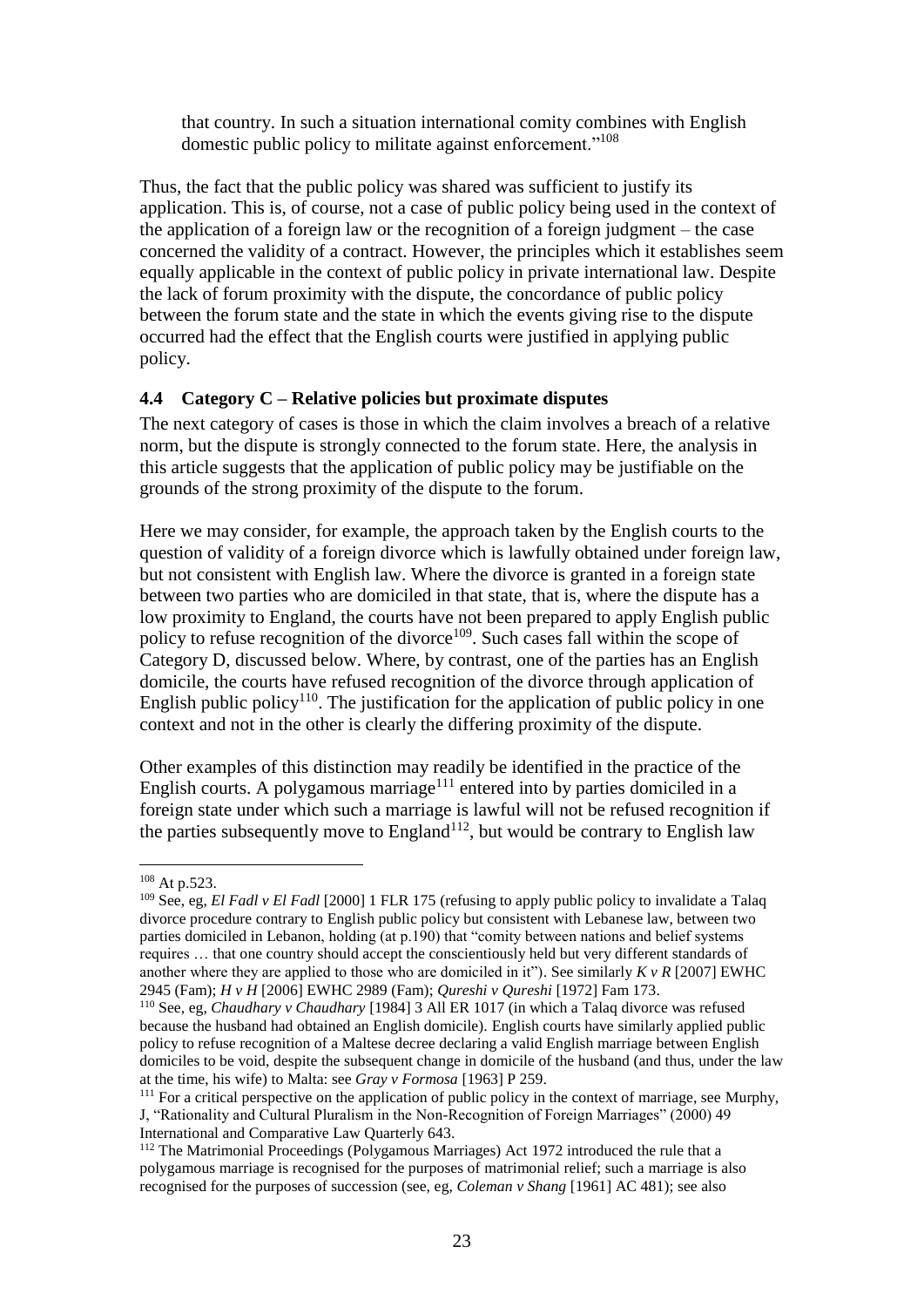and public policy if entered into in England<sup>113</sup> or by an English domicile<sup>114</sup>. Similarly, an agreement to commit champerty, governed by a foreign law under which it is valid, is nevertheless contrary to the public policy of England if it refers to proceedings to take place in England<sup>115</sup>, but not if it refers to proceedings to take place in a state which permits such agreements<sup>116</sup>. In *Rousillon v Rousillon*  $(1880)^{117}$ , an undertaking of non-competition entered into in France and governed by French law was nevertheless potentially subject to the limits of English public policy because it extended to English territory and was allegedly breached in England<sup>118</sup>.

Some civil law systems have developed formalised doctrines which, reflecting this perspective, embody the idea of self-restraint in the imposition of domestic public policy in private international law disputes – doctrines which might profitably be adapted into English law. In French and Belgian law, public policy is limited or 'attenuated' (given an *effet atténué*), to reflect the degree of connection between the dispute and the forum state, the 'proximity' of the dispute<sup>119</sup>. In German, Austrian and Swiss law, public policy is limited under a doctrine known as *Inlandsbeziehung* or *Binnenbeziehung,* which provides that the application of public policy should vary depending on the domestic effects which the dispute has in the forum state  $120$ . The greater the effect within the state of the regulation of the legal relationship, the stronger the domestic effects of the case, the more likely that public policy is to be applied.

*Onobrauche v Onobrauche* [1978] 8 Fam Law 107 (finding that a husband had not committed adultery by virtue of having sexual relations with multiple wives to which he was lawfully married under foreign law). In *Mohamed v Knott* [1969] 1 QB 1 a potentially polygamous Nigerian marriage between a girl of 13 and a man of 25 who subsequently moved to England was not found to be contrary to English public policy; see similarly *In Re Bozzelli's Settlement* [1902] 1 Ch 751.

<sup>113</sup> See, eg, *A-M v A-M* [2001] 2 FLR 6.

<sup>114</sup> Matrimonial Causes Act 1973 s.11(d); see, eg, *Hussain v Hussain* [1983] Fam 26; *Risk v Risk* [1951] P 50.

<sup>115</sup> *Trendtex Trading Corpn v Credit Suisse* [1982] AC 679; *In re Trepca Mines Ltd (No 2)* [1963] Ch 199; *Grell v Levy* (1864) 16 CBNS 73. These cases may alternatively be justified by the argument that the assignability of the chose in action (the right to litigate) is governed by the *lex situs* of the property, that is, English law.

<sup>116</sup> *In re Trepca Mines Ltd (No 2)* [1963] Ch 199 at 218; compare the Canadian decision in *National Surety Co v Larsen* [1929] 4 DLR 918.

<sup>117</sup> *Rousillon v Rousillon* (1880) 14 Ch D 351.

<sup>118</sup> At p.369.

<sup>119</sup> Bureau, D and Muir Watt, H, "Droit international privé" (vol.1, 2007) at pp.255, 458ff; Mayer, P and Heuzé, V, "Droit international privé" (9<sup>th</sup> edn, 2007) at pp.151ff, 282ff; Meidanis, HP, "Public Policy and Ordre Public in the Private International Law of the EU: Traditional Positions and Modern Trends" (2005) 30 European Law Review 95 at p.97; Enonchong, N, "Public Policy in the Conflict of Laws: A Chinese Wall Around Little England?" (1996) 45 International and Comparative Law Quarterly 633 at p.659-60; Lagarde, P, "Public Policy", Chapter 11, in Lipstein, K (ed), *International Encyclopedia of Comparative Law, Vol III: Private International Law* (1994) at [46ff]; Bucher, A, "L'ordre public et le but social des lois en droit international privé" (1993-II) 239 Recueil des Cours 9 at p.47ff; Mosconi, F, "Exceptions to the Operation of Choice of Law Rules" (1989-V) 217 Recueil des Cours 9 at p.87ff.

<sup>120</sup> Lagarde, P, "Public Policy", Chapter 11, in Lipstein, K (ed), *International Encyclopedia of Comparative Law, Vol III: Private International Law* (1994) at [26ff]; Bucher, A, "L'ordre public et le but social des lois en droit international privé" (1993-II) 239 Recueil des Cours 9 at p.52ff; Mosconi, F, "Exceptions to the Operation of Choice of Law Rules" (1989-V) 217 Recueil des Cours 9 at p.98ff.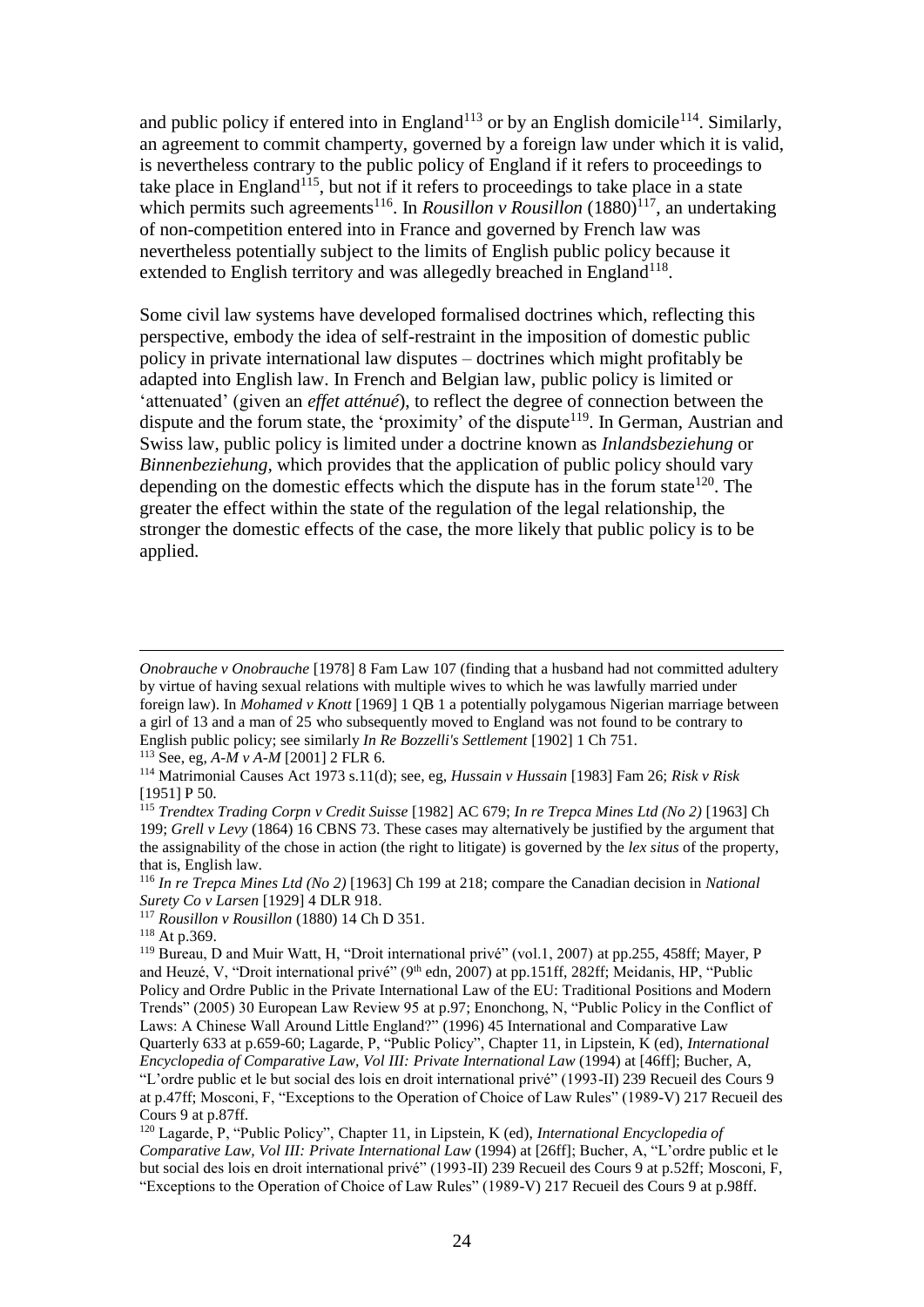Although, as noted above<sup>121</sup>, modern open textured approaches to choice of law in the United States tend to subsume public policy concerns within choice of law rules, at least historically most case law in the United States can be interpreted to similar effect<sup>122</sup>. In the seminal decision of *Home Insurance v Dick*  $(1930)^{123}$ , a Texan court was not permitted to apply the law or the public policy of the forum to replace the otherwise applicable law of Mexico, because it did not have a sufficient connection with the dispute. Basing its reasoning on an analysis of the Due Process clause of the United States Constitution, the Supreme Court held that the public policy of Texas "may not abrogate the rights of parties beyond its borders having no relation to anything done or to be done within them"<sup>124</sup>.

These are all, in reality, only slightly different formulations of one idea. Where a dispute governed by foreign law is nevertheless very closely connected to the forum state, local public policy may be applied relatively freely. Where the dispute is only connected in a very limited way<sup>125</sup>, the justification for applying local public policy is weaker. The application of national public policy to international disputes governed by foreign law should be limited according to the degree of connection, the proximity, of the proceedings and the forum state.

#### **4.5 Category D – Low proximity disputes and relative policies**

A further category concerns cases which involve both disputes with a low proximity and breaches of only relative norms. As these cases lack either criteria which justifies the application of public policy<sup>126</sup>, it is to be expected that in these cases courts should be most prepared to accept that a foreign law or judgment should be given effect, even if the result is one which is different from that which would be reached under English law. They should thus be cases in which the English courts refuse to apply public policy.

The case of *Saxby v Fulton*  $(1909)^{127}$  is an illustration of the application of these principles. This case concerned the enforcement of a loan agreement entered into in Monte Carlo, for the purposes of procuring money for gambling. Such an agreement would have been invalid if entered into in England at the time, as contrary to English public policy. The question therefore arose whether it should be refused enforcement in England. Here, however, the dispute was largely unconnected with England – the agreement was entered into in Monte Carlo, the contract was (according to English choice of law rules) governed by the law of Monte Carlo, and the central performance of the agreement, the provision of money as a loan, was to be effected there. The court concluded that it would not be contrary to English public policy to give effect to the law of Monte Carlo which permitted enforcement of a loan agreement for the purposes of gambling – that "there is nothing contrary to public policy in allowing the

<sup>&</sup>lt;sup>121</sup> See section 3.2 above.

<sup>&</sup>lt;sup>122</sup> See, eg, Paulsen, MG and Sovern, MI, "'Public Policy' in the Conflict of Laws" (1956) 56 Columbia Law Review 969; Nussbaum, A, "Public Policy and the Political Crisis in the Conflict of Laws" (1940) 49 Yale Law Journal 1027 at p.1031ff.

<sup>123</sup> *Home Insurance v Dick* (1930) 281 US 397.

<sup>&</sup>lt;sup>124</sup> At p.410; see similarly Beach, JK, "Interstate Enforcement of Vested Rights" (1918) 27 Yale Law Journal 656 at p.662ff.

 $125$  It is, of course, unlikely to be wholly unconnected if the forum has jurisdiction.

<sup>&</sup>lt;sup>126</sup> Unless the breach is very serious – see sections 3.4 and 4.1 above.

<sup>127</sup> *Saxby v Fulton* [1909] 2 KB 208.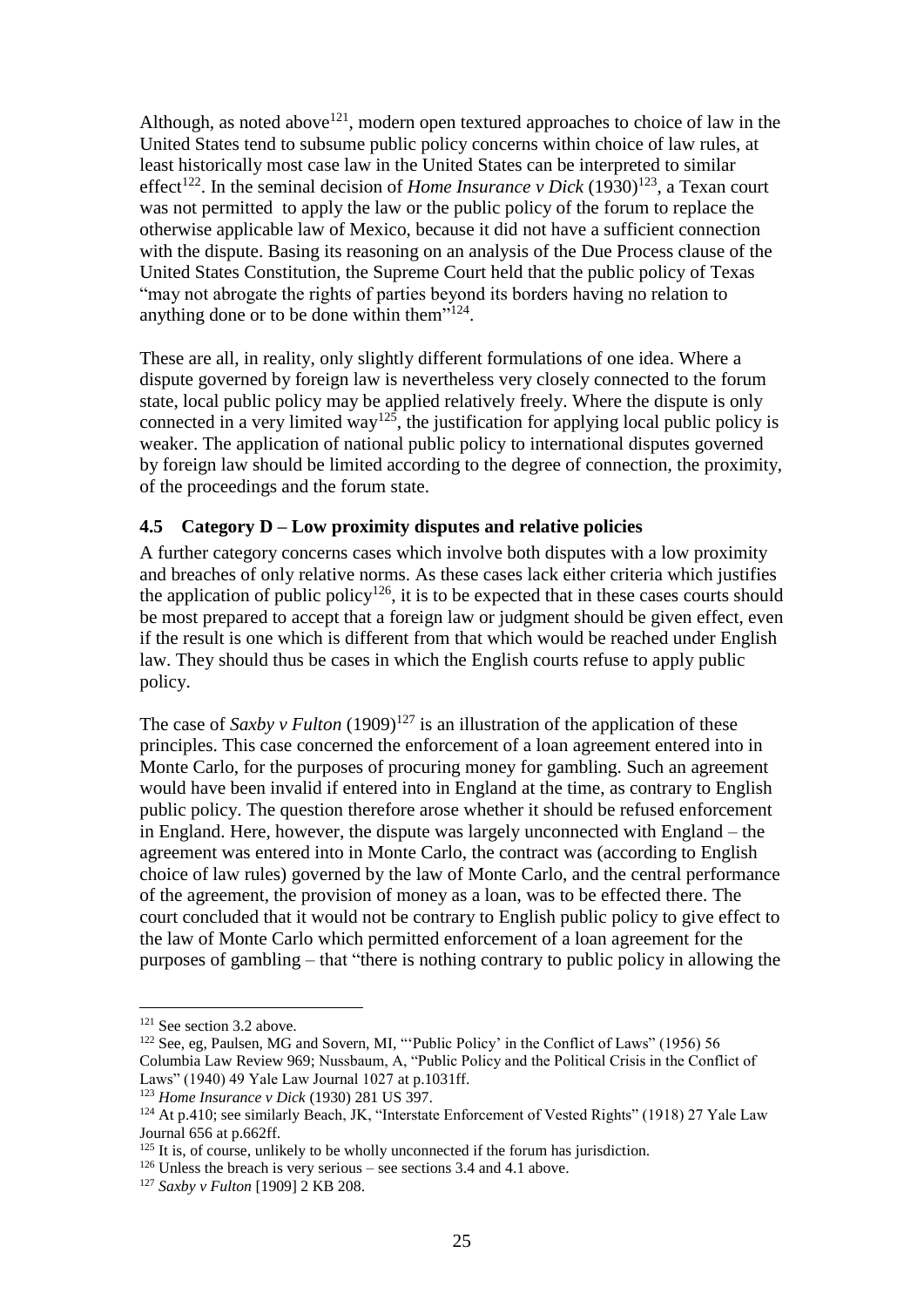enforcement of such a contract"<sup>128</sup>. While there was a clear principle of English public policy contrary to gambling contracts, it was held that "a betting or gaming contract in a country where betting or gaming is recognized by the law cannot be said to be contrary to essential principles of morality or justice"<sup>129</sup>. Thus, the public policy which was at stake was essentially acknowledged as possessing a relative character and an attenuated effect. This case was distinguished from those "cases in which an element is present which may be summarized as something contrary to the morality of civilized nations, as we understand it  $1^{130}$  – instead, it was held that "there is nothing of that objectionable nature in a contract to lend money for the purpose of gambling"<sup>131</sup>. The relative character of the public policy at stake, together with the low proximity of the dispute with the forum state, meant that the application of English public policy was unjustified.

Another case which exemplifies these principles is *In re Bonacina* (1912)<sup>132</sup>, which involved a unilateral undertaking, governed by Italian law, entered into in Italy by an Italian to pay a debt to another Italian. Such an undertaking would be enforceable according to Italian law, but would not be enforceable under English law because it lacked the consideration necessary to constitute a contractually binding obligation. Nevertheless, the English courts did give effect to the undertaking. Here again, the dispute was closely connected with Italy and not proximate to the forum state. The norm which was in dispute was clearly one with a relative character – the court observed that "the doctrine of consideration as it exists with us is peculiar to our common law; it is not to be found in the law of Italy or, so far as I am aware, in the law of other Continental countries which derive the principles of their jurisprudence in regard to contractual obligations from the Roman source"<sup>133</sup>. More generally, it was held that "a contract which is void (not being immoral) here may be perfectly good in a foreign country, and, if so, can be enforced here"<sup>134</sup>. Thus, in the absence of 'immorality' (and thus a breach of a more absolute policy), the English court was not prepared to apply public policy to exclude the application of foreign law to an essentially foreign dispute, an approach which is consistent with a number of other  $cases$ <sup>135</sup>.

It was noted above<sup>136</sup> that, if a dispute in the English courts involves the potential application of the law of a state bound by the European Convention on Human Rights or the recognition of a judgment from such a state, public policy derived from the ECHR would be shared and thus more freely applicable. Where, by contrast, a

1

<sup>136</sup> See section 3.3 above.

<sup>128</sup> At p.230, per Buckley LJ.

<sup>129</sup> At p.228, per Buckley LJ.

<sup>130</sup> At p.232, per Kennedy LJ.

<sup>131</sup> At p.232, per Kennedy LJ.

<sup>132</sup> *In re Bonacina* [1912] 2 Ch 394

<sup>133</sup> At p.403, per Kennedy LJ.

<sup>134</sup> At p.402, per Farwell LJ.

<sup>135</sup> See, eg, *Addison v Brown* [1954] 2 All ER 213 (refusing to apply public policy to invalidate an agreement entered into in California and accepted by the courts of California which ousted the jurisdiction of those courts, despite the fact that such an agreement would have been void if it purported to oust the jurisdiction of English courts); *Shrichand & Co v Lacon* (1906) 22 Times LR 245 (refusing to invalidate a contract for money-lending contrary to English law which was entered into in India and to be performed in India); *Sottomayor v De Barros* [1874-80] All ER Rep 94 (refusing to apply public policy to prevent application of a foreign law invalidating a marriage, where the marriage, although it had taken place in England, was between two foreign domiciles).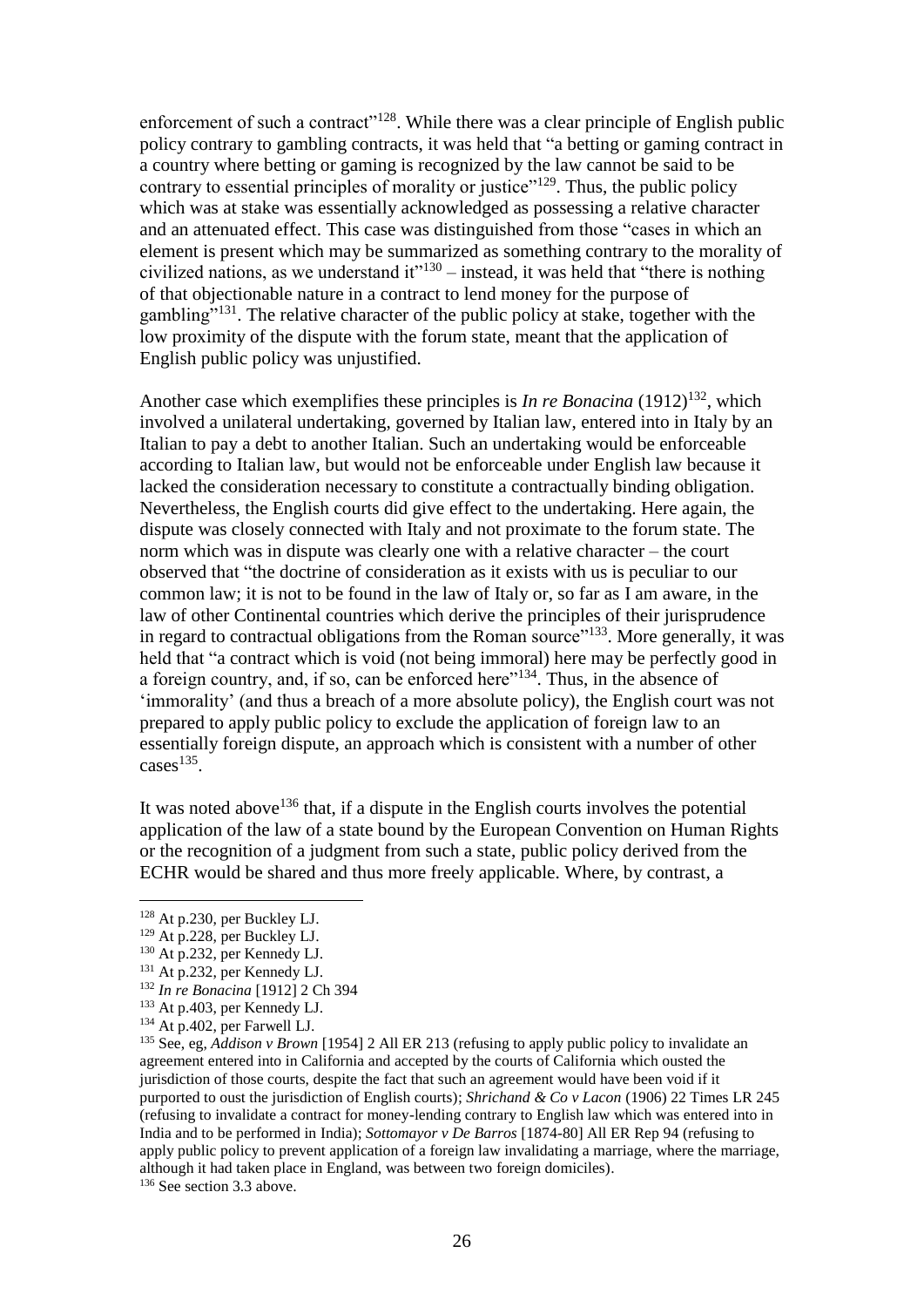judgment sought to be enforced from a non-Convention state is contrary to public policy derived from the ECHR which is not shared with that state, and the case lacks proximity with the forum, the English courts have, also consistently with the analysis in this article, indicated that only the most serious breaches might justify the invocation of public policy $137$ .

### **4.6 Category E – Intermediate cases**

The most difficult cases are those where there is some degree of proximity between the dispute and the forum state, but not so much that local public policy is very readily applicable, and the public policy at stake is not entirely shared or absolute, but neither is it entirely relative. Although in this context the application of public policy is more controversial and difficult to predict, the fact that 'hard cases' exist does not, of course, undermine the principles which have been articulated and illustrated in this article.

The case of *Vervaeke v Smith* (1983) <sup>138</sup> provides an illustration of the difficulties in determining whether or not to apply public policy in such an intermediate situation. The facts of the case are notorious. Vervaeke, a Belgian prostitute, married Smith, an Englishman, in 1954, entirely in order to acquire British nationality. In 1970, she purported to marry an Italian in Italy, who, having died at their wedding reception, left an estate which included a large amount of English property. Vervaeke brought proceedings in England seeking to have her married to Smith declared void so that her second marriage would be valid, and hence she would inherit. Having failed in these English proceedings (initially brought on fraudulent grounds), she sought the same order in the courts of Belgium and succeeded, on the grounds that the marriage was contrary to Belgian public policy. The further English proceedings which followed were thus, finally, an attempt to obtain recognition and enforcement in the English courts of the Belgian judgment invalidating the English marriage. The English court refused to enforce the foreign judgment, principally on the ground that the issue was *res judicata* in the English courts (because of the prior English proceedings), but also on the alternative ground that it was contrary to English public policy.

The court noted that the issue arose because there were differing approaches in English and Belgian law to the question of the validity of a 'sham' marriage. English law favoured the certainty of validating any registered and formally correct marriage. Belgian law, by contrast, would invalidate the marriage on the grounds that it lacked genuine consent. This is thus clearly a situation in which there is at least a degree of relativity of public policy – the English policy is stronger than, for example, the doctrine of consideration, but clearly not an absolute moral compulsion. It is also clearly a situation in which the dispute is partly connected with England, is somewhat 'proximate', but also has strong connections with other jurisdictions. It is therefore no surprise that the dispute raised difficult issues of public policy.

<sup>1</sup> <sup>137</sup> *Government of the United States of America v Montgomery (No 2)* [2004] UKHL 37 (refusing to apply public policy to prevent registration of a United States judgment obtained through procedures which would, if carried out in a Convention state, have been contrary to the ECHR). But see *Pellegrini v Italy* (2002) 35 EHRR 44; Kinsch, P, "The Impact of Human Rights on the Application of Foreign Law and on the Recognition of Foreign Judgments – A Survey of the Cases Decided by the European Human Rights Institutions", in Einhorn, T and Siehr, K (eds), *Intercontinental Cooperation Through Private International Law: Essays in Memory of Peter E. Nygh* (2004) at p.214ff. <sup>138</sup> *Vervaeke v Smith* [1983] 1 AC 145.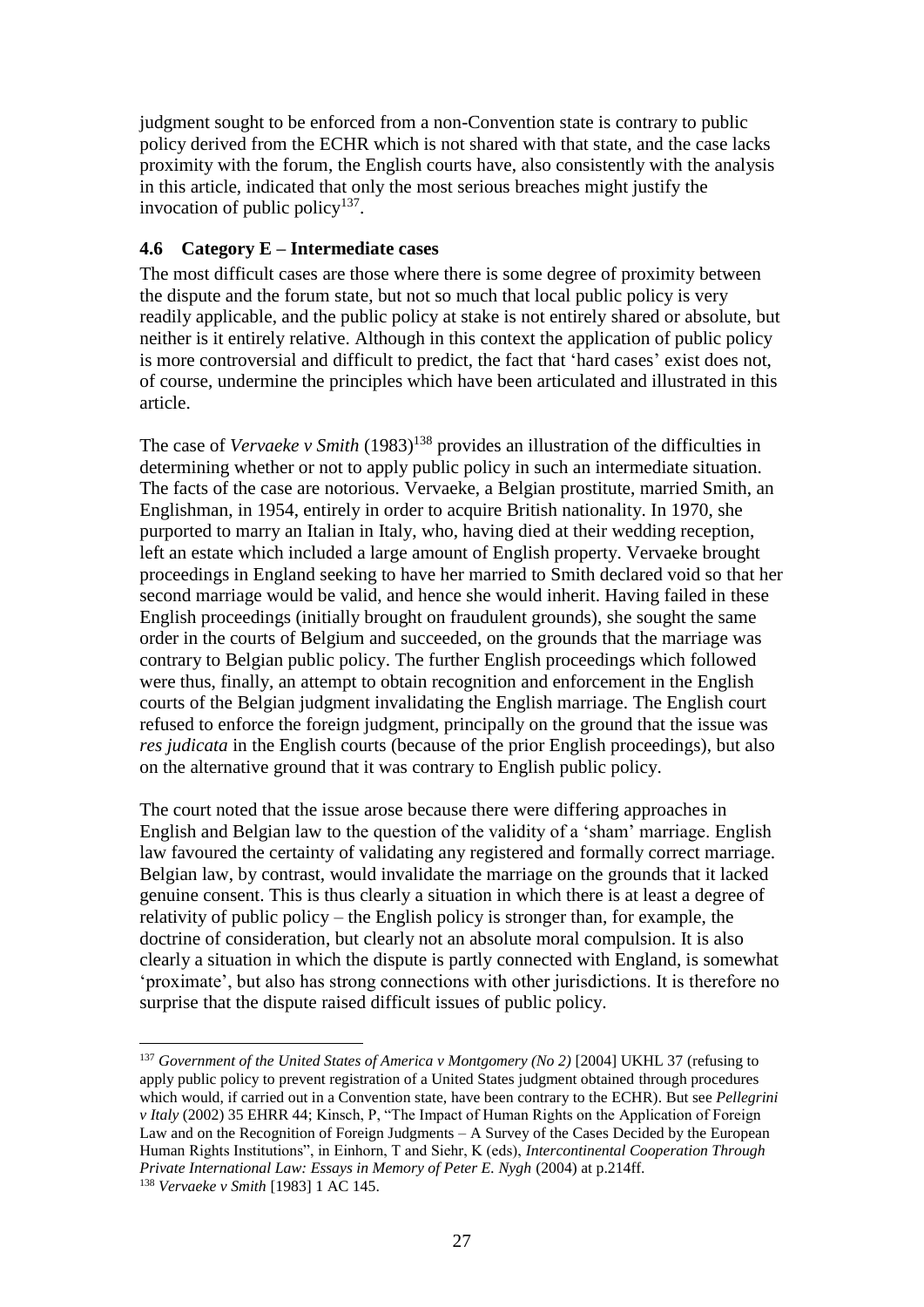The House of Lords, while acknowledging that public policy should only be invoked "with extreme reserve"<sup>139</sup>, nevertheless ultimately held (disagreeing with the decision at first instance and in the Court of Appeal) that the Belgian judgment did "offend the conscience of the court<sup>"140</sup>, and thus it would be contrary to English public policy to give it effect. This was, at least in part, based on the proximity of the dispute. Indeed, one member of the court argued expressly for the articulation of a type of proximity test, suggesting that the "criterion of a real and substantial connection seems to me to be useful and relevant in considering the choice of law for testing, if not all questions of essential validity, at least the question of the sort of quintessential validity in issue in this appeal – the question which law's public policy should determine the validity of the marriage"<sup>141</sup>. It was also suggested that if English choice of law rules would point to English law being applicable, the court should, on this reasoning, be more prepared to apply English public policy to refuse enforcement of a foreign judgment which had applied a different law. This is a clear illustration of the idea examined above<sup> $142$ </sup> that public policy, as a special form of choice of law rule, should be under the same principled constraints which operate in the context of choice of law itself.

While it is true that much emphasis was placed on the fact that the Belgian judgment depended on Belgian public policy, and thus it was a case of competing public policies rather than a refusal to apply a judgment based on a foreign statute, this remains a good illustration of the principles analysed in this article. While it was not an obvious case, the reasonable degree of proximity, together with the reasonably strong commitment of the English courts to the relevant policy, together justified the application of English public policy to refuse enforcement of the foreign judgment.

### **5 Wrongly decided cases?**

In the analysis thus far it has been demonstrated that the practice of the English courts in the use of public policy in private international law is broadly consistent with the principles developed in this article. These principles are, however, not merely intended to serve an explanatory function, or to provide guidance for future decisions. They are also intended to suggest constraints on the operation of public policy, and thereby to provide a basis on which to criticise its utilisation in some circumstances. As long as the exercise of public policy is characterised as purely discretionary, it is not only difficult to predict how it will be used, it is also impossible to criticise. Some cases in which public policy has been applied are controversial, but critics have struggled to articulate principled grounds on which to object to the decision. The principles developed in this article give greater substance to claims that public policy has been misapplied in particular cases. In these cases, the use of public policy is not merely wrong as a matter of private international law, but arguably (for reasons considered above<sup>143</sup>) a breach of constitutional norms, in that the misapplication of public policy fails to give proper effect to the primary policy of applying foreign law or recognising and enforcing foreign judgments.

<sup>139</sup> At p.164, per Lord Simon.

<sup>&</sup>lt;sup>140</sup> At p.157, per Lord Hailsham.

 $141$  At p.166, per Lord Simon.

 $142$  See section 3.1 above.

<sup>&</sup>lt;sup>143</sup> See section 2.2 above.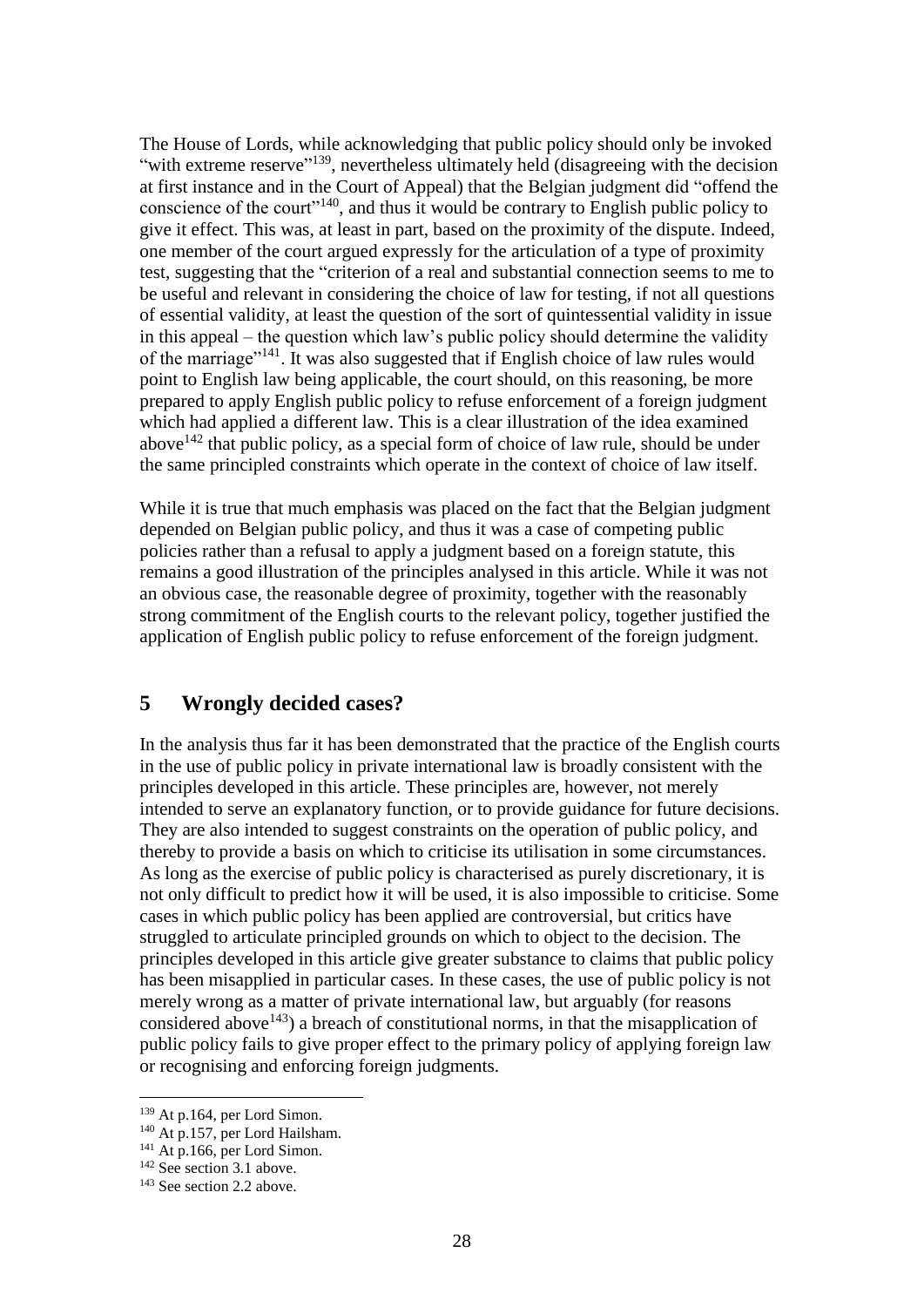In the case of *In re Macartney*  $(1921)^{144}$ , a Maltese court granted a judgment in which an estate was ordered to pay maintenance to an illegitimate child of the deceased, extending into adulthood. An English court controversially refused to recognise or enforce the judgment on the grounds that it (in particular, the extension of the award into adulthood) was contrary to public policy. Examined through the principles developed in this article, the dissatisfaction which is generally expressed with this decision may be more clearly explained. The case was one of reasonably low proximity to the forum state, involving the enforcement of an order involving a foreign estate against English assets. While the court cited *Rousillon v Rousillon*  $(1880)^{145}$  in support of the proposition that "this Court will not enforce a contract" against the public policy of this country, wherever it may be made<sup>"146</sup>, that was a case (as examined above<sup>147</sup>) with a far greater proximity to England. Further, the norm which was at stake was only relative – the court acknowledged that the extension of a maintenance award into adulthood was not "so directly contrary to general morality as on that ground alone to be refused recognition in this country"<sup>148</sup>. The lack of proximity and the relativity of the norm together suggest that public policy ought not to have been applied in the circumstances of the case – they provide a principled ground for criticising the judgment.

A more recent dispute raises similar grounds for criticism – this time involving the enforcement in the United States of an English judgment. In the case of *Telnikoff v Matusevitch* (1997)<sup>149</sup>, Telnikoff sued Matesevitch in the English courts for libel in respect of a publication in an English newspaper, and after lengthy litigation  $(including before the House of Lords<sup>150</sup>) was ultimately successful in obtaining an$ award for damages of £240,000. Before enforcement of the award could take place, Matusevitch moved to the United States, and Telnikoff thus attempted enforcement of the judgment there. Although codified in statute<sup>151</sup>, the principles applicable to the recognition and enforcement of the foreign judgment were broadly equivalent to those in England – including the possibility for the refusal of enforcement on the grounds of public policy. After the claim for enforcement was denied at first instance, the dispute came before the Court of Appeal of Maryland. The question was characterised as "whether Telnikoff's English libel judgment is based upon principles which are so contrary to Maryland's public policy concerning freedom of the press and defamation actions that recognition of the judgment should be denied"<sup>152</sup>. After reviewing the facts of the case in detail, and the diverging histories of libel law and freedom of the press protection in England and the United States (particularly drawing on United States First Amendment constitutional jurisprudence), the court emphasised that the

1

<sup>150</sup> *Telnikoff v Matusevitch* [1992] 2 AC 343

<sup>144</sup> *In Re Macartney* [1921] 1 Ch 522.

<sup>145</sup> *Rousillon v Rousillon* (1880) 14 Ch D 351.

<sup>&</sup>lt;sup>146</sup> At p.369.

<sup>&</sup>lt;sup>147</sup> See section 4.4 above.

<sup>148</sup> *In Re Macartney* [1921] 1 Ch 522 at 527.

<sup>149</sup> *Telnikoff v Matusevitch*, 702 A2d 230 (Md 1997). See generally Berman, PS, "Choice of Law and Jurisdiction on the Internet – Towards a Cosmopolitan Vision of Conflict of Laws: Redefining Governmental Interests in a Global Era" (2005) 153 University of Pennsylvania Law Review 1819 at p.1871; Youm, KH, "The Interaction Between American and Foreign Libel Law" (2000) 49 International and Comparative Law Quarterly 131.

<sup>&</sup>lt;sup>151</sup> Maryland Code, Foreign Money-Judgments Recognition (s.10-701ff).

<sup>152</sup> *Telnikoff v Matusevitch*, 702 A2d 230 (Md 1997) at 239.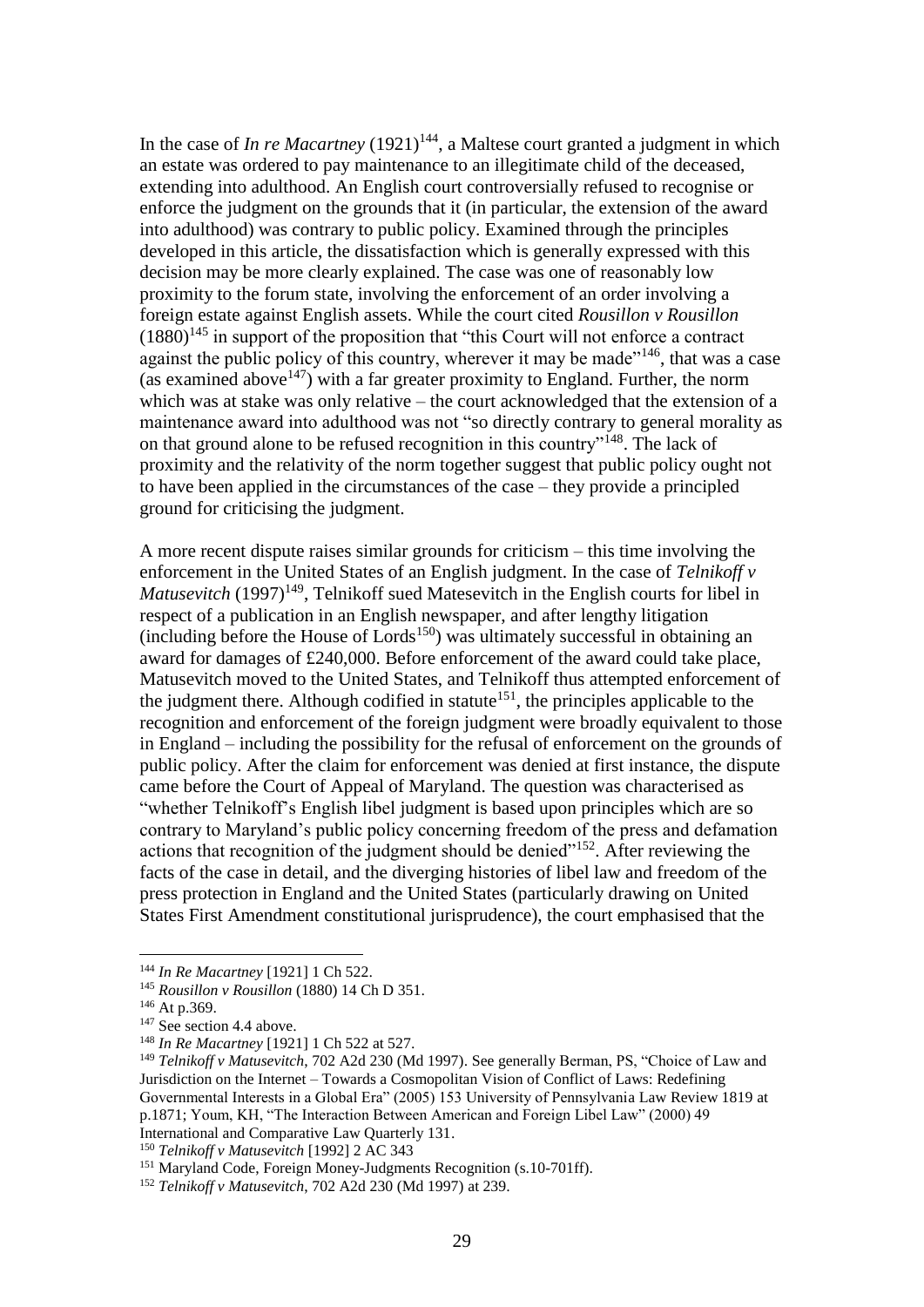judgment would not have been awarded if Maryland law had been applicable to the dispute, and concluded that:

"The principles governing defamation actions under English law, which were applied to Telnikoff's libel suit, are so contrary to Maryland defamation law, and to the policy of freedom of the press underlying Maryland law, that Telnikoff's judgment should be denied recognition under principles of comity. In the language of the Uniform Foreign-Money Judgments Recognition Act, §10-704(b)(2) of the Courts and Judicial Proceedings Article, Telnikoff's English 'cause of action on which the judgment is based is repugnant to the public policy of the State..."<sup>153</sup>

What is striking and controversial about this decision is that First Amendment standards were applied to refuse enforcement of a judgment almost entirely unconnected with the United States<sup>154</sup>. To put this another way, the dispute lacked proximity with the courts of Maryland, and thus the parochial application of public policy here looks like an attempt to give extraterritorial effect to United States norms<sup>155</sup>. In reaching its decision, the court relied extensively on the case of *Bachchan v India Abroad Publications* (1992)<sup>156</sup> – although this was notably a case in which part of the publication took place in New York, and a failure to apply United States constitutional norms might thus potentially affect freedom of the press in the United States. In *Telnikoff*, by contrast, to cite the sole dissenting judge, "there is no United States or Maryland interest implicated by this judgment"<sup>157</sup>.

According to the analysis in this article, public policy might, despite the absence of proximity, nevertheless be applicable if the norm at stake was shared or absolute. The differences between United States and English law in this field and the unique character of First Amendment jurisprudence in the United States do not suggest that either of these grounds could justify the decision of the court. As the dissent argued, "this libel judgment obtained by one British resident against another British resident was not a 'serious injustice'; it does not violate fundamental notions of what is decent and just; and it does not undermine public confidence in the administration of law"<sup>158</sup>. The fact that Matusevitch, an England resident at the time, was subject to English libel law in respect of a suit by another English resident concerning a publication in an English newspaper cannot of itself be fundamentally objectionable to Maryland public policy – and his subsequent move to Maryland should not change this.

The constitutional perspective examined earlier in this article noted that public policy ought to be balanced against other policies, such as those embodied in choice of law

<sup>153</sup> *Telnikoff v Matusevitch*, 702 A2d 230 (Md 1997) at 249.

<sup>&</sup>lt;sup>154</sup> Matusevitch was born in New York, but after moving to Russia at aged four lived in various European countries, finally living in England at the time of the defamation, before moving to the United States.

<sup>&</sup>lt;sup>155</sup> For a critical view from a constitutional perspective see Rosen, MD, "Exporting the Constitution" (2004) 53 Emory Law Journal 171.

<sup>156</sup> *Bachchan v India Abroad Publications*, 585 NYS 2d 661 (1992). See Devgun, D, "United States Enforcement of English Defamation Judgments: Exporting the First Amendment?" (1994) 23 Anglo-American Law Review 195; Maltby, J, "Juggling Comity and Self-Government: The Enforcement of Foreign Libel Judgments in US Courts" (1994) 94 Columbia Law Review 1978.

<sup>157</sup> *Telnikoff v Matusevitch*, 702 A2d 230 (Md 1997) at 258, per Chasanow J.

<sup>158</sup> At p.256, per Chasanow J.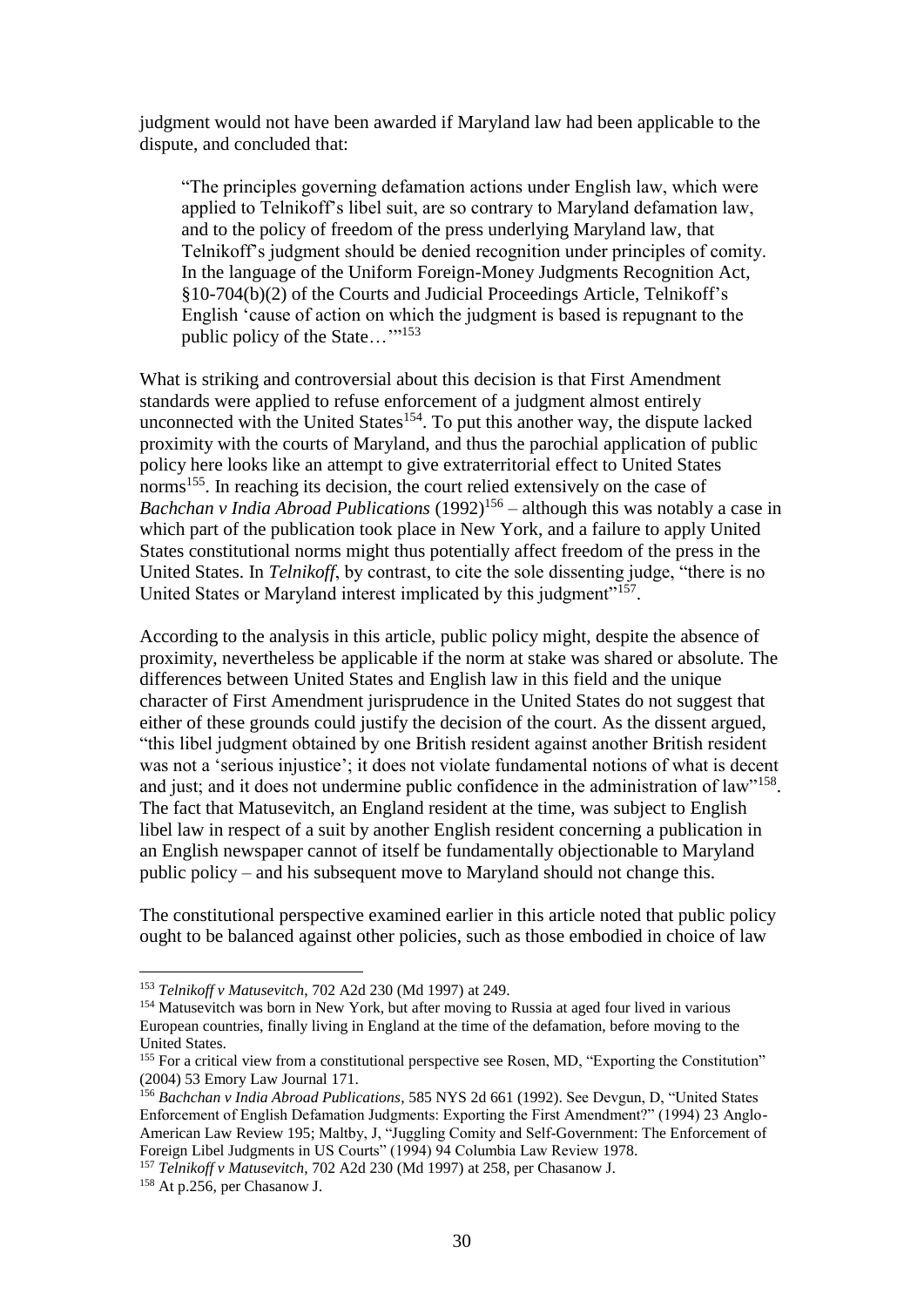or judgment recognition rules, particularly (but not exclusively) where they were policies adopted by parliament in the form of a statute<sup>159</sup>. Consistently with this approach, the dissenting judge in this case noted that:

"Our interest in international good will, comity, and res judicata fostered by recognition of foreign judgments must be weighed against our minimal interest in giving the benefits of our local libel public policy to residents of another country who defame foreign public figures in foreign publications and who have no reasonable expectation that they will be protected by the Maryland Constitution". 160

The case is rightly controversial because it appears to undermine the policy behind the rules on the recognition and enforcement of foreign judgments – public policy was applied in a case without proximity to the forum state to give effect to a clearly relative norm, violating the basic principle of tolerance of difference which underpins private international law.

## **6 A residual discretion?**

The purpose of this article has been to articulate rules, largely consistent with the existing practice of the courts, which can be used to guide the application of public policy. To this extent, it rejects the view that the use of public policy by the courts is inherently discretionary. However, this is perhaps subject to one important qualification. The courts may retain a discretion to refuse the application of public policy, even if the dispute falls within the range of cases in which the application of public policy is justifiable. According to this approach, where the application of public policy might itself cause an injustice, the courts may refuse to apply  $it^{161}$ .

The perceived need for such a discretion is easily illustrated. Consider, for example, a couple who marry in a foreign state, contrary to a law which forbids their marriage on racially discriminatory grounds, and then subsequently move to England<sup>162</sup>. If one party was later to seek to assert rights to maintenance or inheritance in an English court, it is highly likely that the court would apply English public policy to invalidate the discriminatory foreign law, upholding the marriage. If, however, the couple amicably separated and one party remarried relying on the foreign law invalidating the initial marriage, it is at least arguable that the court should not apply public policy to deny effect to the discriminatory foreign law, as it could cause an injustice between the parties.

Whether such a residual discretion should operate is a difficult question. It is related to the uncertainty, noted above  $163$ , as to whether public policy operates against a

<sup>&</sup>lt;sup>159</sup> See section 2.2 above.

<sup>160</sup> At p.257, per Chasanow J.

<sup>&</sup>lt;sup>161</sup> But see Mann, FA, "The Consequences of an International Wrong in International and National Law" (1976-7) 48 British Yearbook of International Law 1 at p.45 (arguing that such a discretion should not operate in respect of truly international public policy).

<sup>&</sup>lt;sup>162</sup> See, eg, Carter, PB, "The Role of Public Policy in English Private International Law" (1993) 42 International and Comparative Law Quarterly 1 at p.4.

<sup>&</sup>lt;sup>163</sup> See section 3.1 above.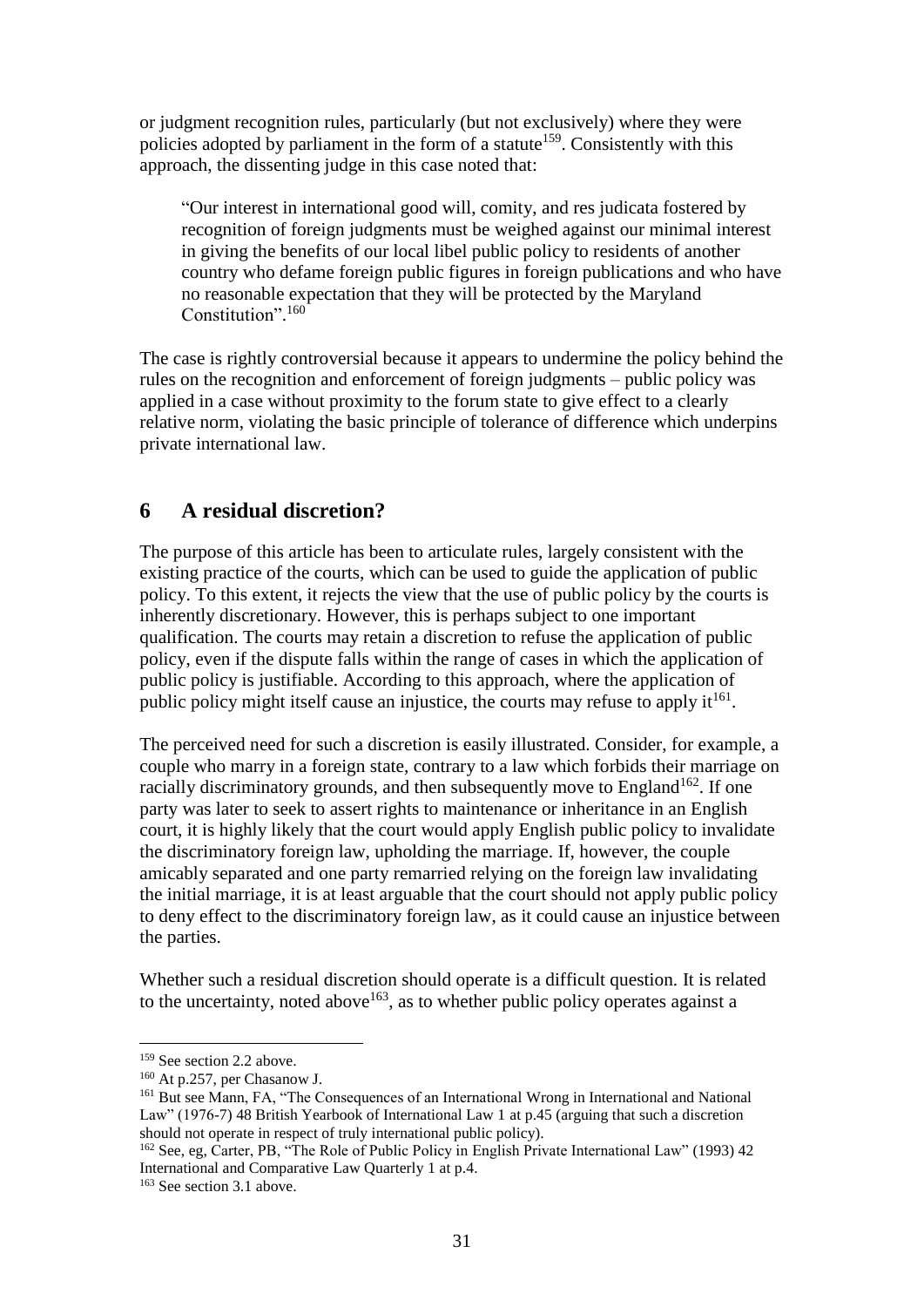foreign law *per se*, or only the outcome of the application of the foreign law in the specific circumstances. Any optional provision for excluding public policy on the grounds of justice would clearly risk reintroducing the criticised discretionary character of the public policy exception. Even if it exists, however, the existence of such a residual discretion would not undermine the need for the development of principles limiting the application of public policy – even if they are subject to additional limitations, the principles examined in this article would still establish when public policy may or may not be invoked by the courts.

## **7 Conclusions**

1

The doctrine of public policy serves a fundamentally important function in demarcating the limits of the principles of tolerance underpinning rules on the application of foreign law and the recognition and enforcement of foreign judgments. However, it has been, not unfairly, much criticised for its vagueness and uncertainty of application and for its discretionary character. There are clear justifications for limits on the use of public policy in private international law, including constitutional concerns. Such limits are essential to avoid public policy becoming "an intolerable affectation of superior virtue"<sup>164</sup> or even an instance of "cultural imperialism"<sup>165</sup>, undermining the system of mutual respect, of tolerance, which is at the heart of private international law. This article argues that these justifications can be examined to assist in formulating guidelines for when it is appropriate for public policy to be invoked to refuse an application of foreign law or the recognition and enforcement of a foreign judgment.

The principles identified in this article suggest that the application of public policy should reflect three concerns. First, as a subsidiary form of choice of law rule, it should reflect the degree of proximity of the dispute with the forum state. Second, the willingness to apply public policy should reflect the relativity of the norm which is breached – the extent to which it is shared with other interested states or absolute (ought to be shared). Where shared or absolute norms are involved, such as when public policy is sourced from European or international law, it is transformed from a negative exclusionary doctrine to a positive mechanism for enforcing those norms. In this context, however, an additional concern may arise – public policy may be limited as a consequence of the need for deference to other means of enforcement (such as specialised regional courts). Third, public policy should be more easily invoked depending on the seriousness of the breach.

Representing these principles as dimensions on a 'map' allows a diagrammatic analysis of the limits of tolerance in private international law, which provides an important framework for the examination of the practice of the English courts. The proximity of the dispute and the shared or absolute character of a norm are each justifications for the application of that norm as part of public policy. If both are present in a high degree, then the application of public policy is clearly justified (Category A). If neither is present in a high degree, then it is clearly not justified

<sup>&</sup>lt;sup>164</sup> Beach, JK, "Interstate Enforcement of Vested Rights" (1918) 27 Yale Law Journal 656 at p.662 (writing in the context of disputes within the United States).

<sup>&</sup>lt;sup>165</sup> Murphy, J. "Rationality and Cultural Pluralism in the Non-Recognition of Foreign Marriages" (2000) 49 International and Comparative Law Quarterly 643.